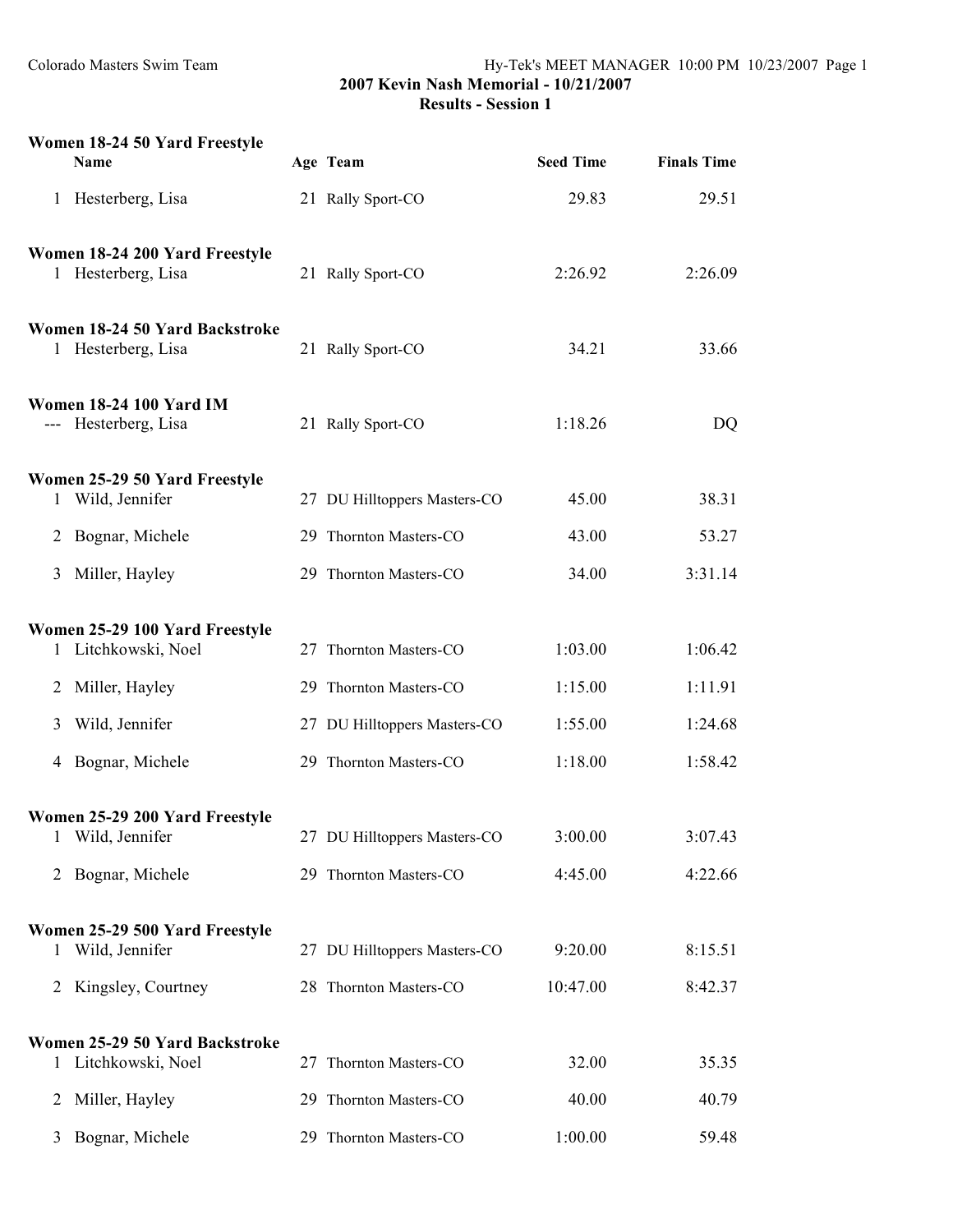| Colorado Masters Swim Team                                         |                        | Hy-Tek's MEET MANAGER 10:00 PM 10/23/2007 Page 1<br>2007 Kevin Nash Memorial - 10/21/2007 |         |  |
|--------------------------------------------------------------------|------------------------|-------------------------------------------------------------------------------------------|---------|--|
| 1 Marscher, Marie                                                  | 29 Thornton Masters-CO | <b>Results - Session 1</b><br>1:14.00                                                     | 1:13.59 |  |
| 2 Litchkowski, Noel                                                | 27 Thornton Masters-CO | 1:08.00                                                                                   | 1:19.46 |  |
| Women 25-29 50 Yard Breaststroke<br>1 Miller, Hayley               | 29 Thornton Masters-CO | 41.00                                                                                     | 42.19   |  |
| 2 Kingsley, Courtney                                               | 28 Thornton Masters-CO | 58.00                                                                                     | 47.24   |  |
| Women 25-29 100 Yard Breaststroke<br>1 Marscher, Marie             | 29 Thornton Masters-CO | 1:23.07                                                                                   | 1:20.83 |  |
| Women 25-29 50 Yard Butterfly<br>1 Kingsley, Courtney              | 28 Thornton Masters-CO | 1:00.00                                                                                   | 45.09   |  |
| Women 25-29 100 Yard Butterfly<br>1 Marscher, Marie                | 29 Thornton Masters-CO | 1:15.00                                                                                   | 1:12.52 |  |
| <b>Women 25-29 100 Yard IM</b><br>1 Marscher, Marie                | 29 Thornton Masters-CO | 1:10.40                                                                                   | 1:11.95 |  |
| 2 Litchkowski, Noel                                                | 27 Thornton Masters-CO | 1:10.00                                                                                   | 1:20.95 |  |
| Miller, Hayley<br>3                                                | 29 Thornton Masters-CO | 1:25.00                                                                                   | 1:24.17 |  |
| Women 30-34 50 Yard Freestyle<br>1 Early, Becky                    | 34 Bee Gees-CO         | 40.00                                                                                     | 28.76   |  |
| Champlin, Stacie                                                   | 30 Thornton Masters-CO | 30.00                                                                                     | 30.48   |  |
| Women 30-34 100 Yard Freestyle<br>Champlin, Stacie<br>$\mathbf{1}$ | 30 Thornton Masters-CO | 1:07.00                                                                                   | 1:07.85 |  |
| 2 Bacon, Kim                                                       | 34 Thornton Masters-CO | 1:10.00                                                                                   | 1:15.10 |  |
| Women 30-34 200 Yard Freestyle<br>1 Champlin, Stacie               | 30 Thornton Masters-CO | 2:40.00                                                                                   | 2:32.71 |  |
| <b>Women 30-34 200 Yard</b><br>1 Bacon, Kim                        | 34 Thornton Masters-CO | 3:11.00                                                                                   | 2:50.31 |  |
| Women 30-34 50 Yard Backstroke<br>1 Early, Becky                   | 34 Bee Gees-CO         | 40.00                                                                                     | 32.46   |  |
| Women 30-34 100 Yard Backstroke<br>1 Barker. Heather               | 34 Thornton Masters-CO | 1:25.79                                                                                   | 1:26.99 |  |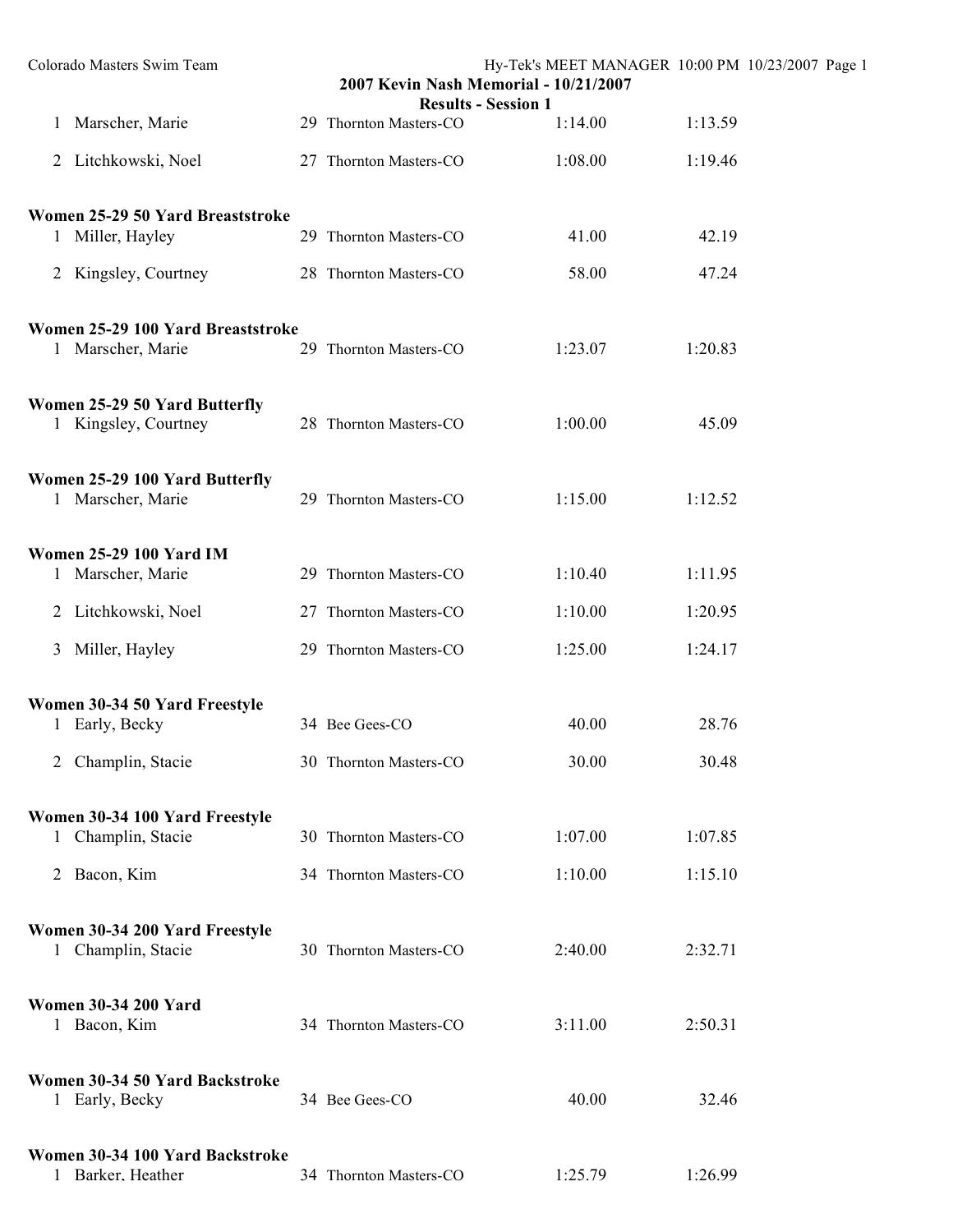|   | Women 30-34 50 Yard Breaststroke                       |                                           |          |          |
|---|--------------------------------------------------------|-------------------------------------------|----------|----------|
| 1 | Early, Becky                                           | 34 Bee Gees-CO                            | 40.00    | 35.95    |
| 2 | Barker, Heather                                        | 34 Thornton Masters-CO                    | 40.08    | 41.56    |
| 3 | Bacon, Kim                                             | 34 Thornton Masters-CO                    | 48.00    | 43.98    |
|   | Women 30-34 100 Yard Breaststroke<br>1 Barker, Heather | 34 Thornton Masters-CO                    | 1:25.33  | 1:28.63  |
|   | Women 30-34 50 Yard Butterfly<br>1 Early, Becky        | 34 Bee Gees-CO                            | 40.00    | 32.14    |
| 2 | Magistro, Jeanel                                       | 32 Bee Gees-CO                            | 37.40    | 41.24    |
|   | <b>Women 30-34 100 Yard IM</b><br>1 Barker, Heather    | 34 Thornton Masters-CO                    | 1:24.71  | 1:22.86  |
| 1 | Women 35-39 50 Yard Freestyle<br>Broncucia, Stacy      | 38 Thornton Masters-CO                    | 36.00    | 36.24    |
| 2 | Harsch, Mariane                                        | 35 Thornton Masters-CO                    | 34.00    | 37.89    |
| 3 | Chavez, Tina                                           | 38 Thornton Masters-CO                    | 43.00    | 51.28    |
|   | Women 35-39 100 Yard Freestyle<br>1 Broncucia, Stacy   | 38 Thornton Masters-CO                    | 1:13.00  | 1:22.69  |
| 2 | Harsch, Mariane                                        | 35 Thornton Masters-CO                    | 1:12.00  | 1:24.67  |
| 3 | Chavez, Tina                                           | 38 Thornton Masters-CO                    | 1:18.00  | 1:59.24  |
|   | Women 35-39 200 Yard Freestyle<br>1 Chavez, Tina       | 38 Thornton Masters-CO                    | 4:45.00  | 4:22.14  |
|   | Women 35-39 500 Yard Freestyle<br>1 Harsch, Mariane    | 35 Thornton Masters-CO                    | 10:30.00 | 8:57.92  |
| 1 | Women 35-39 1000 Yard Freestyle<br>Natarajan, Sandy    | 36 Colorado Springs Swim Team-CO 16:00.00 |          | 15:37.63 |
|   | Women 35-39 50 Yard Backstroke<br>1 Chavez, Tina       | 38 Thornton Masters-CO                    | 48.00    | 55.91    |
|   | Women 35-39 100 Yard Backstroke<br>1 Nataraian. Sandv  | 36 Colorado Springs Swim Team-CO 1:28.76  |          | 1:33.92  |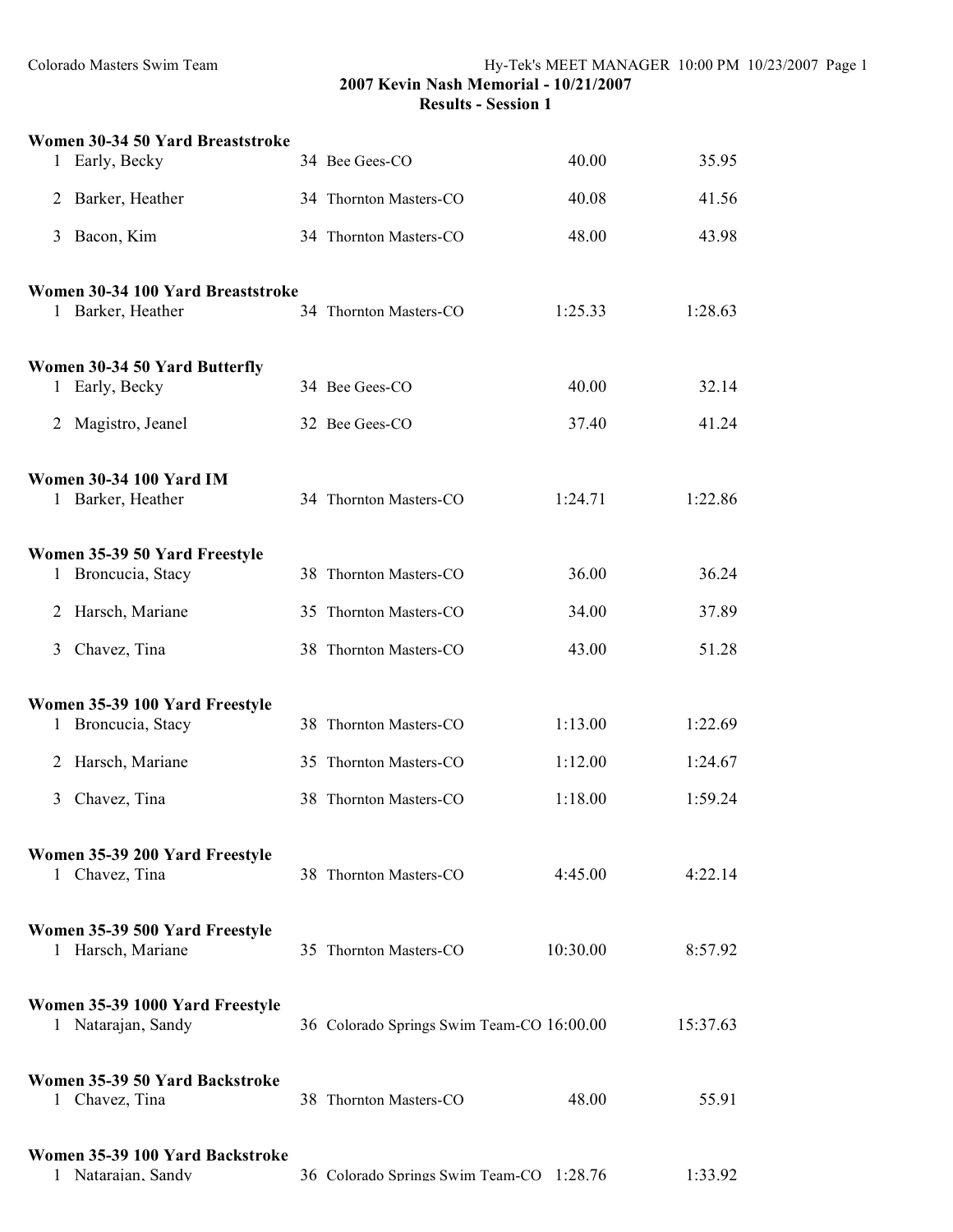| Colorado Masters Swim Team |                                                           |  | 2007 Kevin Nash Memorial - 10/21/2007<br><b>Results - Session 1</b> |          |          | Hy-Tek's MEET MANAGER 10:00 PM 10/23/2007 Page 1 |
|----------------------------|-----------------------------------------------------------|--|---------------------------------------------------------------------|----------|----------|--------------------------------------------------|
|                            | (Women 35-39 100 Yard Backstroke)                         |  |                                                                     |          |          |                                                  |
|                            | 2 Chavez, Tina                                            |  | 38 Thornton Masters-CO                                              | 1:46.00  | 1:57.54  |                                                  |
|                            | Women 35-39 50 Yard Breaststroke<br>1 Valdez, Karen       |  | 35 Unattached                                                       | 48.16    | 45.73    |                                                  |
|                            | 2 Broncucia, Stacy                                        |  | 38 Thornton Masters-CO                                              | 54.00    | 56.10    |                                                  |
|                            | Women 35-39 100 Yard Breaststroke<br>1 Natarajan, Sandy   |  | 36 Colorado Springs Swim Team-CO 1:55.00                            |          | 1:48.96  |                                                  |
|                            | <b>Women 35-39 100 Yard IM</b><br>1 Valdez, Karen         |  | 35 Unattached                                                       | 1:33.00  | 1:31.76  |                                                  |
|                            | 2 Broncucia, Stacy                                        |  | 38 Thornton Masters-CO                                              | 1:48.00  | 1:44.03  |                                                  |
| 1                          | Women 40-44 50 Yard Freestyle<br>Riner, Betsy             |  | 40 Inverness-CO                                                     | 30.00    | 29.47    |                                                  |
| $\overline{2}$             | Friedlander, Rebecca                                      |  | 40 DU Hilltoppers Masters-CO                                        | 30.23    | 30.14    |                                                  |
| 3                          | Sauls, Catherine                                          |  | 43 Thornton Masters-CO                                              | 31.50    | 32.96    |                                                  |
| 4                          | Miller, Shelley                                           |  | 44 Thornton Masters-CO                                              | 33.80    | 34.36    |                                                  |
| 5                          | Coburn, LeeAnne                                           |  | 40 Thornton Masters-CO                                              | 38.00    | 36.71    |                                                  |
|                            | Women 40-44 100 Yard Freestyle<br>Miller, Shelley         |  | 44 Thornton Masters-CO                                              | 1:14.90  | 1:19.12  |                                                  |
| 2                          | Coburn, LeeAnne                                           |  | 40 Thornton Masters-CO                                              | 1:20.00  | 1:26.88  |                                                  |
|                            | Women 40-44 200 Yard Freestyle                            |  |                                                                     |          |          |                                                  |
| $\mathbf{I}$               | Hagadorn, Heather                                         |  | 42 DU Hilltoppers Masters-CO                                        | 2:15.00  | 2:20.75  |                                                  |
| 2                          | Coburn, LeeAnne                                           |  | 40 Thornton Masters-CO                                              | 2:50.00  | 3:09.53  |                                                  |
|                            | Women 40-44 1000 Yard Freestyle<br>1 Friedlander, Rebecca |  | 40 DU Hilltoppers Masters-CO                                        | 13:30.00 | 12:40.26 |                                                  |
| $\mathbf{I}$               | Women 40-44 50 Yard Backstroke<br>Riner, Betsy            |  | 40 Inverness-CO                                                     | 38.00    | 36.45    |                                                  |
| 2                          | Friedlander, Rebecca                                      |  | 40 DU Hilltoppers Masters-CO                                        | 37.16    | 39.60    |                                                  |
| 3                          | McKinsey, Judy                                            |  | 42 Bee Gees-CO                                                      | 40.00    | 40.75    |                                                  |
| 4                          | Miller, Shelley                                           |  | 44 Thornton Masters-CO                                              | 39.20    | 40.76    |                                                  |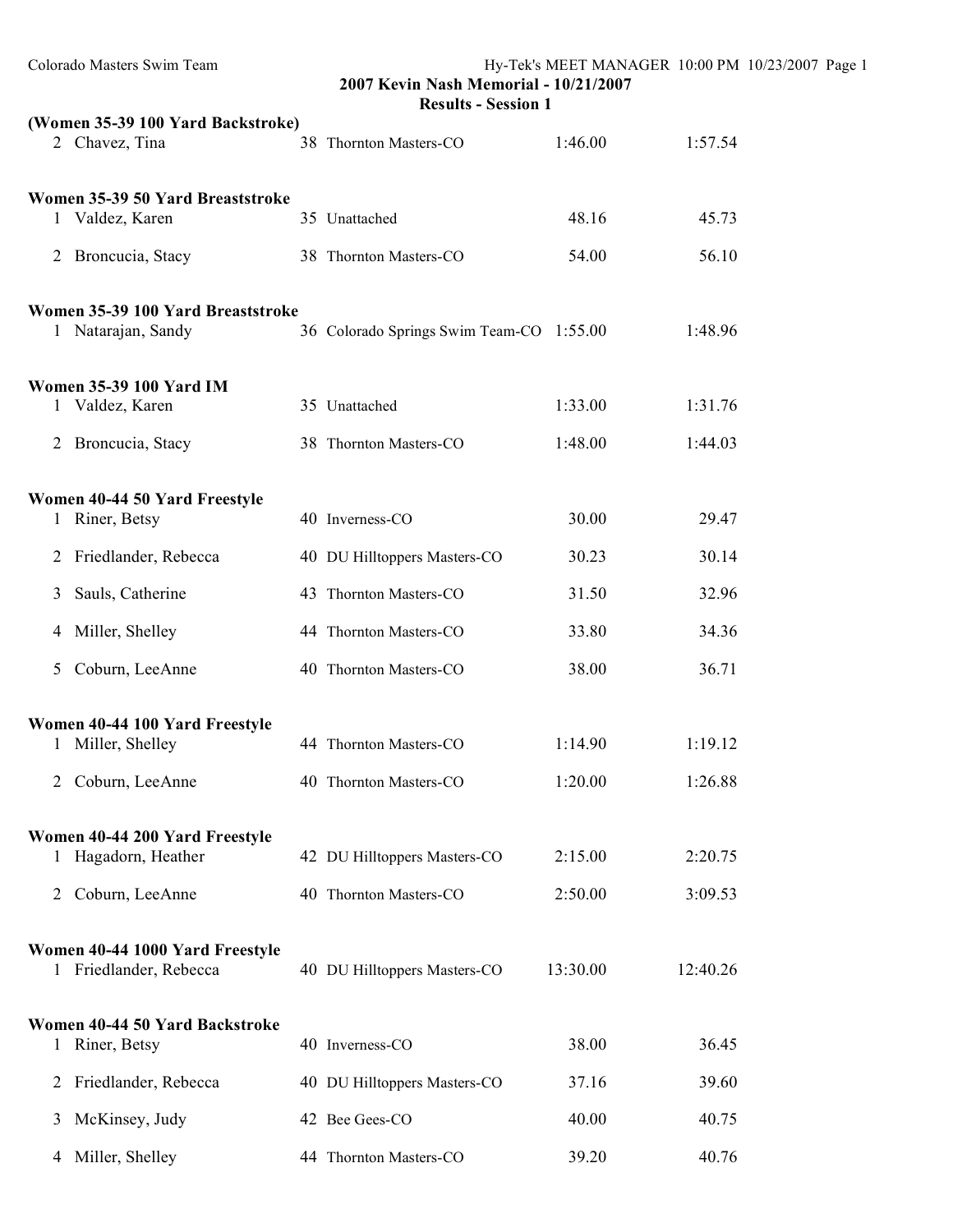| Colorado Masters Swim Team                                           |                              | Hy-Tek's MEET MANAGER 10:00 PM 10/23/2007 Page 1<br>2007 Kevin Nash Memorial - 10/21/2007<br><b>Results - Session 1</b> |         |  |  |
|----------------------------------------------------------------------|------------------------------|-------------------------------------------------------------------------------------------------------------------------|---------|--|--|
| Coburn, LeeAnne<br>5                                                 | 40 Thornton Masters-CO       | 43.00                                                                                                                   | 42.77   |  |  |
| Women 40-44 100 Yard Backstroke<br>1 Miller, Shelley                 | 44 Thornton Masters-CO       | 1:32.80                                                                                                                 | 1:32.79 |  |  |
| Women 40-44 50 Yard Breaststroke<br>1 Von Der Lippe, Susan           | 42 Loveland Masters-CO       | 30.40                                                                                                                   | 31.48   |  |  |
| Campbell, Ellen<br>$\overline{2}$                                    | 44 Inverness-CO              | 39.50                                                                                                                   | 38.21   |  |  |
| Sauls, Catherine<br>3                                                | 43 Thornton Masters-CO       | 40.50                                                                                                                   | 40.42   |  |  |
| Friedlander, Rebecca<br>4                                            | 40 DU Hilltoppers Masters-CO | 43.11                                                                                                                   | 44.88   |  |  |
| Women 40-44 100 Yard Breaststroke                                    |                              |                                                                                                                         |         |  |  |
| 1 Von Der Lippe, Susan                                               | 42 Loveland Masters-CO       | 1:07.30                                                                                                                 | 1:06.99 |  |  |
| 2 Campbell, Ellen                                                    | 44 Inverness-CO              | 1:24.00                                                                                                                 | 1:21.22 |  |  |
| Women 40-44 50 Yard Butterfly<br>1 Von Der Lippe, Susan              | 42 Loveland Masters-CO       | 26.20                                                                                                                   | 27.11   |  |  |
| 2 Friedlander, Rebecca                                               | 40 DU Hilltoppers Masters-CO | 31.22                                                                                                                   | 32.42   |  |  |
| Riner, Betsy<br>3                                                    | 40 Inverness-CO              | 35.00                                                                                                                   | 33.48   |  |  |
| 4 Hagadorn, Heather                                                  | 42 DU Hilltoppers Masters-CO | 34.00                                                                                                                   | 33.94   |  |  |
| (Women 40-44 50 Yard Butterfly)<br>Miller, Shelley<br>$\mathfrak{S}$ | 44 Thornton Masters-CO       | 38.30                                                                                                                   | 42.11   |  |  |
| <b>Women 40-44 100 Yard IM</b><br>Campbell, Ellen<br>$\mathbf{1}$    | 44 Inverness-CO              | 1:20.00                                                                                                                 | 1:12.85 |  |  |
| Sauls, Catherine<br>$\overline{2}$                                   | 43 Thornton Masters-CO       | 1:21.50                                                                                                                 | 1:22.78 |  |  |
| Women 45-49 50 Yard Freestyle<br>Garnier, Kathy<br>1                 | 47 Inverness-CO              | 26.90                                                                                                                   | 26.35   |  |  |
| Fletcher, Lynne<br>$\mathbf{2}$                                      | 46 Inverness-CO              | 36.00                                                                                                                   | 34.04   |  |  |
| Craft, Carol<br>3                                                    | 45 Thornton Masters-CO       | 36.00                                                                                                                   | 35.23   |  |  |
| Sortwell, Andrea<br>4                                                | 48 Bee Gees-CO               | 35.59                                                                                                                   | 36.81   |  |  |
| Miller, Cheri<br>5                                                   | 48 Thornton Masters-CO       | 55.00                                                                                                                   | 42.47   |  |  |
| Women 45-49 100 Yard Freestyle<br>Garnier, Kathy<br>$\mathbf{1}$     | 47 Inverness-CO              | 59.50                                                                                                                   | 57.69   |  |  |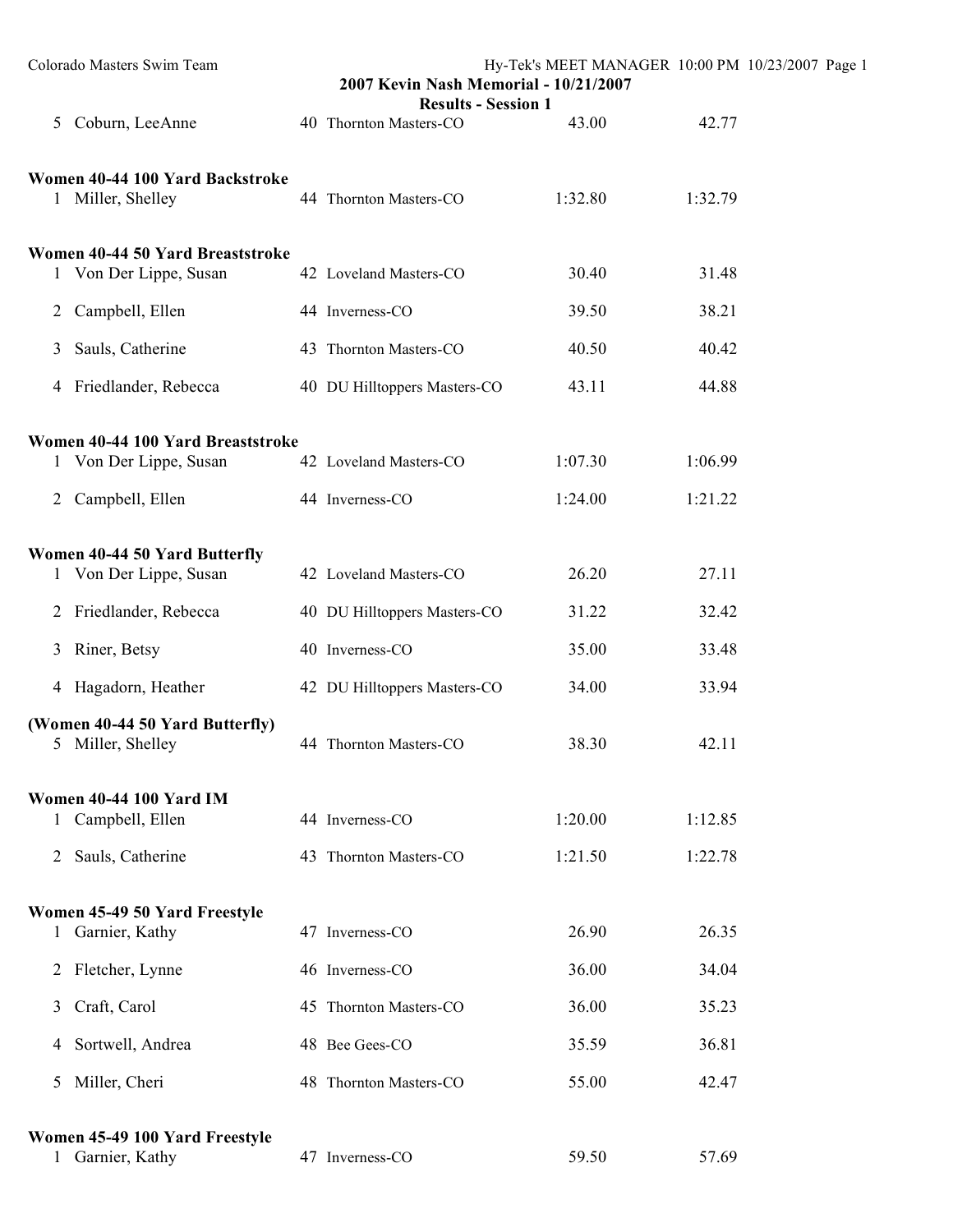|                | Colorado Masters Swim Team                          | Hy-Tek's MEET MANAGER 10:00 PM 10/23/2007 Page 1<br>2007 Kevin Nash Memorial - 10/21/2007<br><b>Results - Session 1</b> |                               |          |          |  |  |  |
|----------------|-----------------------------------------------------|-------------------------------------------------------------------------------------------------------------------------|-------------------------------|----------|----------|--|--|--|
|                | 2 McDonnel, Kristi                                  |                                                                                                                         | 48 Bee Gees-CO                | 1:15.00  | 1:11.16  |  |  |  |
| 3 <sup>1</sup> | Craft, Carol                                        |                                                                                                                         | 45 Thornton Masters-CO        | 1:20.00  | 1:21.30  |  |  |  |
|                | <b>Women 45-49 200 Yard</b><br>1 Nolte, Susan       |                                                                                                                         | 46 Inverness-CO               | 3:18.00  | 3:14.03  |  |  |  |
|                | Women 45-49 200 Yard Freestyle<br>1 Garnier, Kathy  |                                                                                                                         | 47 Inverness-CO               | 2:15.00  | 2:10.62  |  |  |  |
|                | Women 45-49 500 Yard Freestyle<br>1 Bates, Penny    |                                                                                                                         | 46 Boulder Aquatic Masters-CO | 6:25.00  | 6:20.17  |  |  |  |
| $\overline{2}$ | Caldwell, Alicia                                    |                                                                                                                         | 45 Unattached                 | 8:30.00  | 8:08.39  |  |  |  |
| 3              | Sortwell, Andrea                                    |                                                                                                                         | 48 Bee Gees-CO                | 8:53.15  | 9:02.34  |  |  |  |
|                | 4 Miller, Cheri                                     |                                                                                                                         | 48 Thornton Masters-CO        | 12:00.00 | 10:07.63 |  |  |  |
|                | Women 45-49 1000 Yard Freestyle<br>1 Bates, Penny   |                                                                                                                         | 46 Boulder Aquatic Masters-CO | 13:00.00 | 13:07.16 |  |  |  |
|                | Women 45-49 50 Yard Backstroke<br>1 Fletcher, Lynne |                                                                                                                         | 46 Inverness-CO               | 43.00    | 40.53    |  |  |  |
|                | Women 45-49 100 Yard Backstroke<br>1 Bates, Penny   |                                                                                                                         | 46 Boulder Aquatic Masters-CO | 1:20.00  | 1:21.01  |  |  |  |
| $\mathbf{1}$   | Women 45-49 50 Yard Breaststroke<br>Stokoe, Jeanne  |                                                                                                                         | 46 Thornton Masters-CO        | 42.10    | 42.53    |  |  |  |
| 2              | Nolte, Susan                                        |                                                                                                                         | 46 Inverness-CO               | 42.50    | 43.35    |  |  |  |
| 3              | Fletcher, Lynne                                     |                                                                                                                         | 46 Inverness-CO               | 47.00    | 46.07    |  |  |  |
| 4              | Sortwell, Andrea                                    |                                                                                                                         | 48 Bee Gees-CO                | 47.49    | 49.16    |  |  |  |
| $\mathbf{1}$   | Women 45-49 100 Yard Breaststroke<br>Drozda, Cathy  |                                                                                                                         | 48 Thornton Masters-CO        | 1:18.00  | 1:20.54  |  |  |  |
| 2              | Bates, Penny                                        |                                                                                                                         | 46 Boulder Aquatic Masters-CO | 1:25.00  | 1:24.82  |  |  |  |
| 3              | Stokoe, Jeanne                                      |                                                                                                                         | 46 Thornton Masters-CO        | 1:33.00  | 1:33.55  |  |  |  |
| 4              | Nolte, Susan                                        |                                                                                                                         | 46 Inverness-CO               | 1:33.00  | 1:34.96  |  |  |  |
| 5              | Sortwell, Andrea                                    |                                                                                                                         | 48 Bee Gees-CO                | 1:45.78  | 1:46.28  |  |  |  |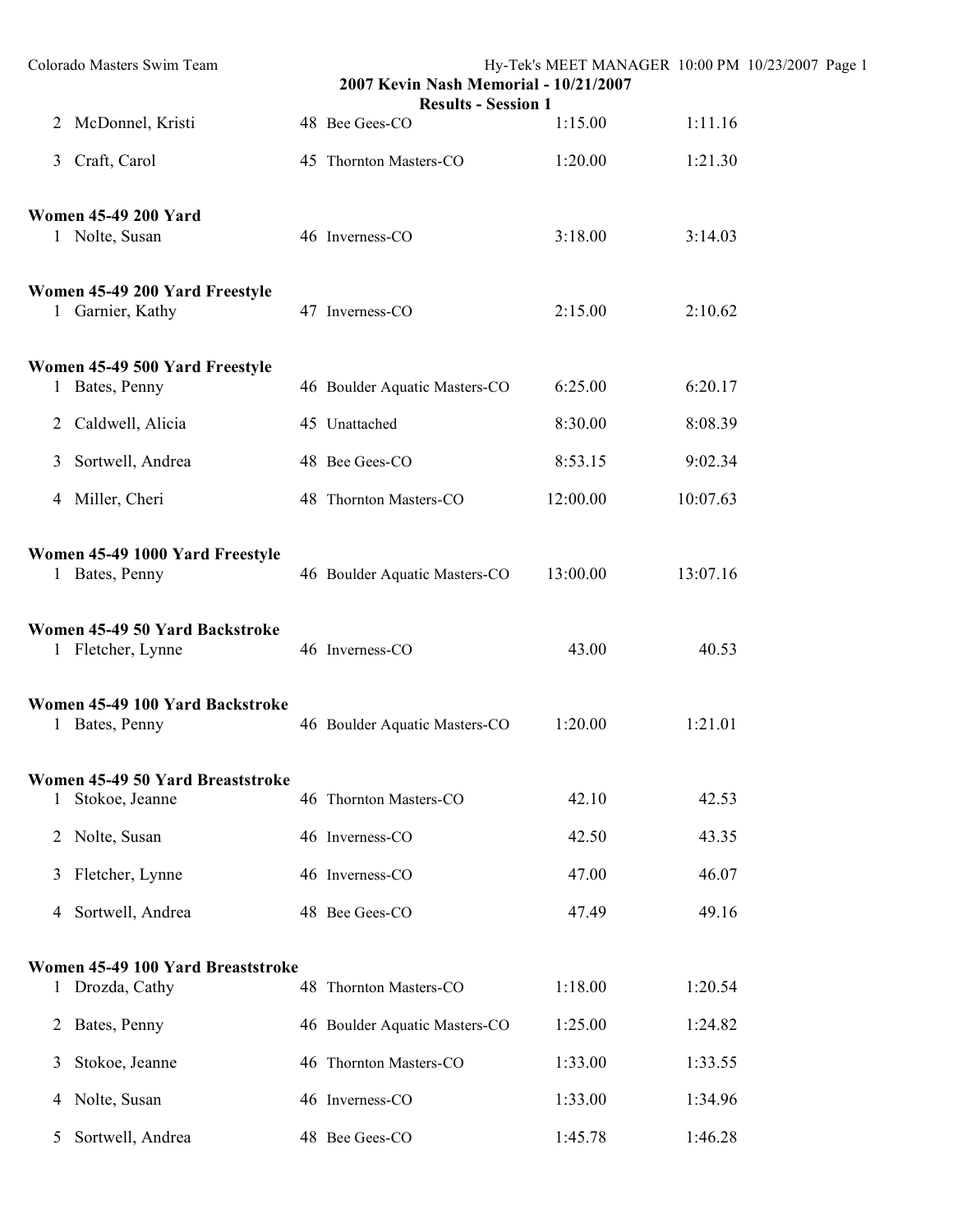| Colorado Masters Swim Team                              | 2007 Kevin Nash Memorial - 10/21/2007<br><b>Results - Session 1</b> |         | Hy-Tek's MEET MANAGER 10:00 PM 10/23/2007 Page 1 |  |
|---------------------------------------------------------|---------------------------------------------------------------------|---------|--------------------------------------------------|--|
| 1 Drozda, Cathy                                         | 48 Thornton Masters-CO                                              | 29.50   | 31.70                                            |  |
| <b>Women 45-49 100 Yard IM</b><br>1 Drozda, Cathy       | 48 Thornton Masters-CO                                              | 1:09.00 | 1:10.73                                          |  |
| (Women 45-49 100 Yard IM)<br>2 Bates, Penny             | 46 Boulder Aquatic Masters-CO                                       | 1:20.00 | 1:18.48                                          |  |
| McDonnel, Kristi<br>3                                   | 48 Bee Gees-CO                                                      | 1:25.00 | 1:21.84                                          |  |
| 4 Nolte, Susan                                          | 46 Inverness-CO                                                     | 1:30.00 | 1:27.00                                          |  |
| Fletcher, Lynne<br>5                                    | 46 Inverness-CO                                                     | 1:27.00 | 1:27.20                                          |  |
| Craft, Carol<br>6                                       | 45 Thornton Masters-CO                                              | 1:33.00 | 1:36.15                                          |  |
| Stokoe, Jeanne<br>7                                     | 46 Thornton Masters-CO                                              | 1:38.00 | 1:41.61                                          |  |
| Women 50-54 100 Yard Freestyle<br>1 Chidester, Victoria | 51 Unattached                                                       | 1:15.00 | 1:15.01                                          |  |
| <b>Women 50-54 200 Yard</b><br>1 Chidester, Victoria    | 51 Unattached                                                       | 3:20.00 | 3:08.50                                          |  |
| Women 50-54 500 Yard Freestyle<br>1 Chidester, Victoria | 51 Unattached                                                       | 8:00.00 | 7:40.18                                          |  |
| Women 50-54 100 Yard Backstroke<br>Chidester, Victoria  | 51 Unattached                                                       | 1:25.00 | 1:28.51                                          |  |
| Women 55-59 50 Yard Freestyle<br>1 Laney, Judy          | 55 DU Hilltoppers Masters-CO                                        | 37.00   | 34.34                                            |  |
| Women 55-59 100 Yard Freestyle<br>1 Laney, Judy         | 55 DU Hilltoppers Masters-CO                                        | 1:15.00 | 1:13.99                                          |  |
| Women 55-59 200 Yard Freestyle<br>1 Laney, Judy         | 55 DU Hilltoppers Masters-CO                                        | 2:40.00 | 2:39.20                                          |  |
| Women 55-59 500 Yard Freestyle<br>1 Laney, Judy         | 55 DU Hilltoppers Masters-CO                                        | 7:00.00 | 6:54.49                                          |  |
| 2 Prall, Winifred                                       | 59 DU Hilltoppers Masters-CO                                        | 8:16.00 | 8:04.16                                          |  |
| Women 55-59 50 Yard Backstroke<br>1 Prall, Winifred     | 59 DU Hilltoppers Masters-CO                                        | 51.00   | 51.76                                            |  |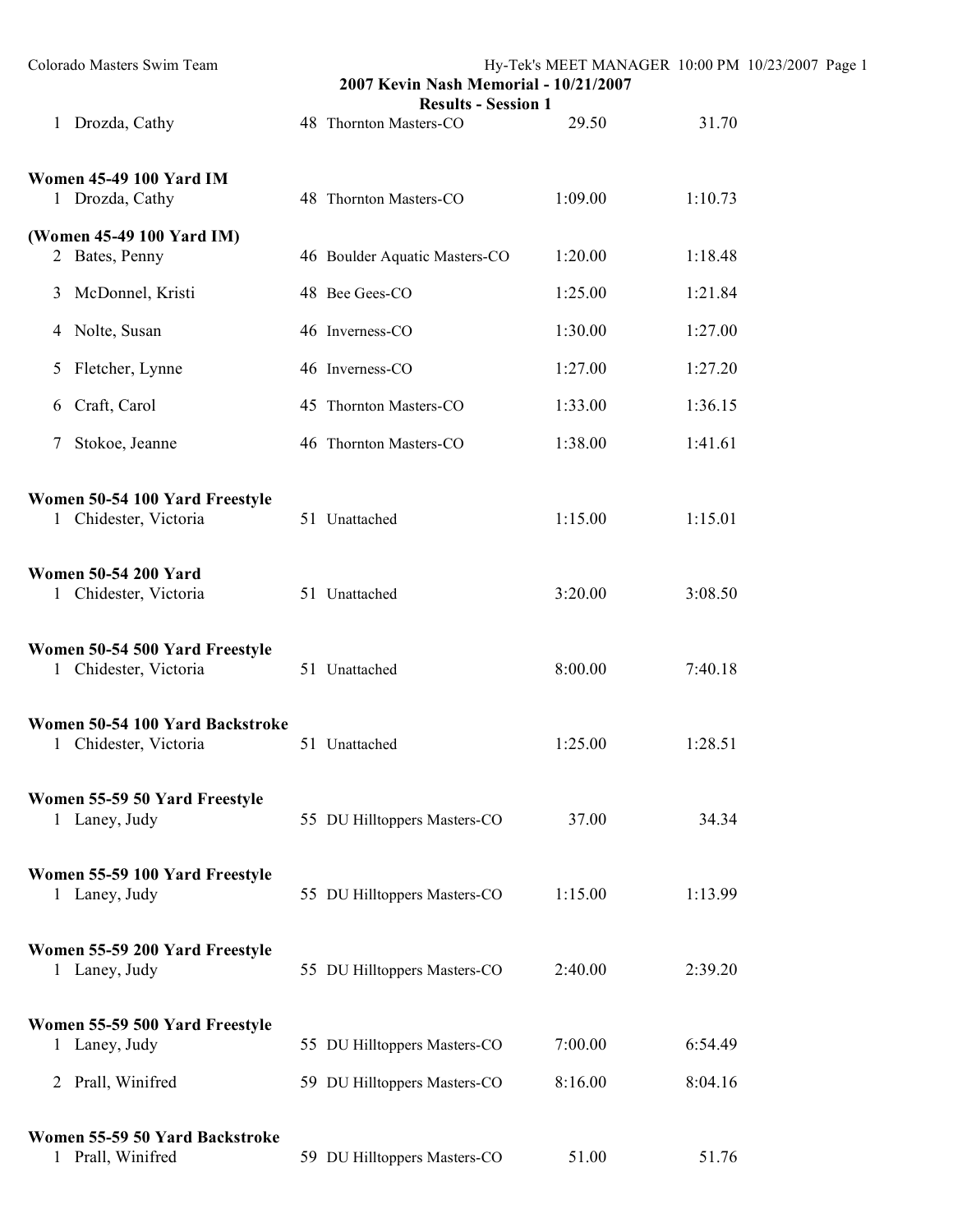| Colorado Masters Swim Team                           | Hy-Tek's MEET MANAGER 10:00 PM 10/23/2007 Page 1<br>2007 Kevin Nash Memorial - 10/21/2007<br><b>Results - Session 1</b> |                              |          |          |  |  |
|------------------------------------------------------|-------------------------------------------------------------------------------------------------------------------------|------------------------------|----------|----------|--|--|
| Women 55-59 50 Yard Breaststroke                     |                                                                                                                         |                              |          |          |  |  |
| 1 Prall, Winifred                                    |                                                                                                                         | 59 DU Hilltoppers Masters-CO | 52.00    | 48.92    |  |  |
| 2 Sunie, Beverly                                     |                                                                                                                         | 55 Thornton Masters-CO       | 2:15.00  | 49.79    |  |  |
| Women 55-59 100 Yard Breaststroke                    |                                                                                                                         |                              |          |          |  |  |
| 1 Sunie, Beverly                                     |                                                                                                                         | 55 Thornton Masters-CO       | 55.00    | 1:47.67  |  |  |
| Women 55-59 50 Yard Butterfly<br>1 Prall, Winifred   |                                                                                                                         | 59 DU Hilltoppers Masters-CO | 50.00    | 46.25    |  |  |
| <b>Women 55-59 100 Yard IM</b>                       |                                                                                                                         |                              |          |          |  |  |
| 1 Laney, Judy                                        |                                                                                                                         | 55 DU Hilltoppers Masters-CO | 1:45.00  | 1:31.50  |  |  |
| Sunie, Beverly<br>2                                  |                                                                                                                         | 55 Thornton Masters-CO       | 1:35.00  | 1:42.41  |  |  |
| <b>Women 65-69 200 Yard</b><br>1 Dyck, Grace         |                                                                                                                         | 66 Ford Aquatics-AZ          | 4:00.00  | 3:46.09  |  |  |
| Women 65-69 500 Yard Freestyle<br>1 Dyck, Grace      |                                                                                                                         | 66 Ford Aquatics-AZ          | 10:00.00 | 9:25.58  |  |  |
| Women 65-69 1000 Yard Freestyle<br>1 Zentgraf, Karen |                                                                                                                         | 65 Team Vortex-CO            | 21:14.00 | 18:45.17 |  |  |
| Women 65-69 50 Yard Backstroke<br>1 Zentgraf, Karen  |                                                                                                                         | 65 Team Vortex-CO            | 48.90    | 45.95    |  |  |
| Women 65-69 100 Yard Backstroke<br>1 Zentgraf, Karen |                                                                                                                         | 65 Team Vortex-CO            | 1:46.00  | 1:39.96  |  |  |
| 2 Dyck, Grace                                        |                                                                                                                         | 66 Ford Aquatics-AZ          | 1:55.00  | 1:46.75  |  |  |
| Women 65-69 100 Yard Breaststroke                    |                                                                                                                         |                              |          |          |  |  |
| 1 Dyck, Grace                                        |                                                                                                                         | 66 Ford Aquatics-AZ          | 1:55.00  | 1:32.34  |  |  |
| <b>Women 65-69 100 Yard IM</b>                       |                                                                                                                         |                              |          |          |  |  |
| 1 Dyck, Grace                                        |                                                                                                                         | 66 Ford Aquatics-AZ          | 1:55.00  | 1:42.33  |  |  |
| 2 Zentgraf, Karen                                    |                                                                                                                         | 65 Team Vortex-CO            | 1:58.90  | 1:44.41  |  |  |
| Women 70-74 50 Yard Freestyle                        |                                                                                                                         |                              |          |          |  |  |
| 1 Oberg, Jane                                        |                                                                                                                         | 70 Unattached                | 39.00    | 39.30    |  |  |

# **Women 70-74 50 Yard Backstroke**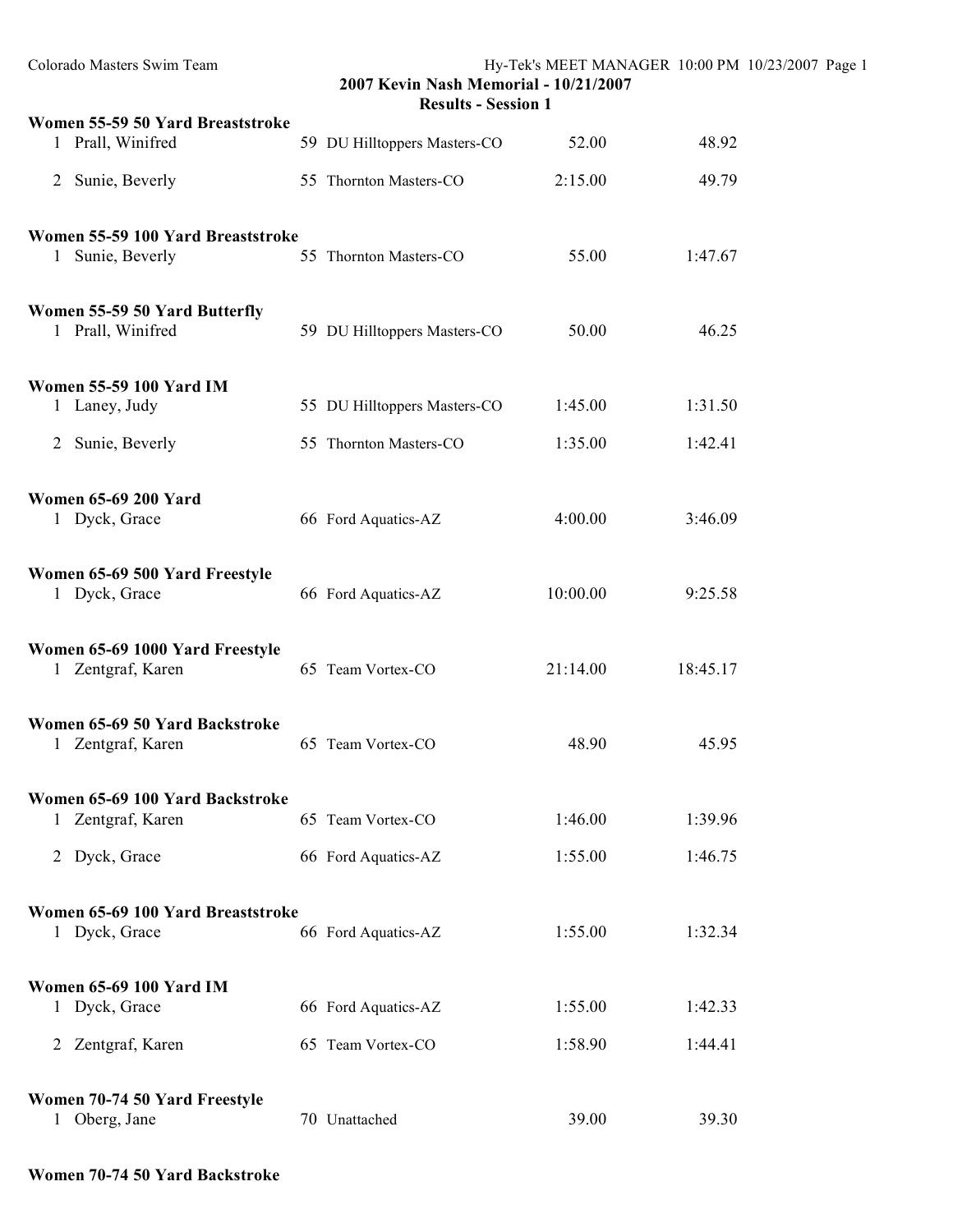| Colorado Masters Swim Team                           | 2007 Kevin Nash Memorial - 10/21/2007<br><b>Results - Session 1</b> | Hy-Tek's MEET MANAGER 10:00 PM 10/23/2007 Page 1 |          |  |
|------------------------------------------------------|---------------------------------------------------------------------|--------------------------------------------------|----------|--|
| 1 Oberg, Jane                                        | 70 Unattached                                                       | 50.00                                            | 47.69    |  |
| Women 70-74 50 Yard Breaststroke<br>1 Oberg, Jane    | 70 Unattached                                                       | 55.00                                            | 48.30    |  |
| Women 70-74 50 Yard Butterfly<br>1 Oberg, Jane       | 70 Unattached                                                       | 48.00                                            | 43.54    |  |
| <b>Women 70-74 100 Yard IM</b><br>1 Oberg, Jane      | 70 Unattached                                                       | 1:45.00                                          | 1:38.77  |  |
| Men 18-24 100 Yard Freestyle<br>1 George, Tim        | 22 Green Mountain Dawgs-CO                                          | 52.00                                            | 55.51    |  |
| Men 18-24 200 Yard Freestyle<br>1 Bertsch, Dan       | 24 Thornton Masters-CO                                              | 4:25.00                                          | 3:31.43  |  |
| Men 18-24 500 Yard Freestyle<br>1 Bertsch, Dan       | 24 Thornton Masters-CO                                              | 10:32.00                                         | 10:33.68 |  |
| Men 18-24 50 Yard Breaststroke<br>1 Lang, Elliot E   | 24 Green Mountain Dawgs-CO                                          | 27.80                                            | 30.69    |  |
| 2 George, Tim                                        | 22 Green Mountain Dawgs-CO                                          | 34.00                                            | 31.68    |  |
| Men 18-24 100 Yard Breaststroke<br>1 Lang, Elliot E  | 24 Green Mountain Dawgs-CO                                          | 1:01.80                                          | 1:05.28  |  |
| 2 George, Tim                                        | 22 Green Mountain Dawgs-CO                                          | 1:04.00                                          | 1:09.11  |  |
| <b>Men 18-24 100 Yard IM</b><br>1 Lang, Elliot E     | 24 Green Mountain Dawgs-CO                                          | 58.20                                            | 1:02.98  |  |
| Men 25-29 100 Yard Freestyle<br>1 Breitigam, William | 28 Unattached                                                       | 54.00                                            | 50.86    |  |
| Men 25-29 500 Yard Freestyle<br>1 Breitigam, William | 28 Unattached                                                       | 5:15.00                                          | 5:14.09  |  |
| Men 25-29 50 Yard Butterfly<br>1 Breitigam, William  | 28 Unattached                                                       | 26.00                                            | 25.92    |  |
| Men 30-34 50 Yard Freestyle<br>1 O'Sullivan. Chris   | 32 Unattached                                                       | 23.00                                            | 24.06    |  |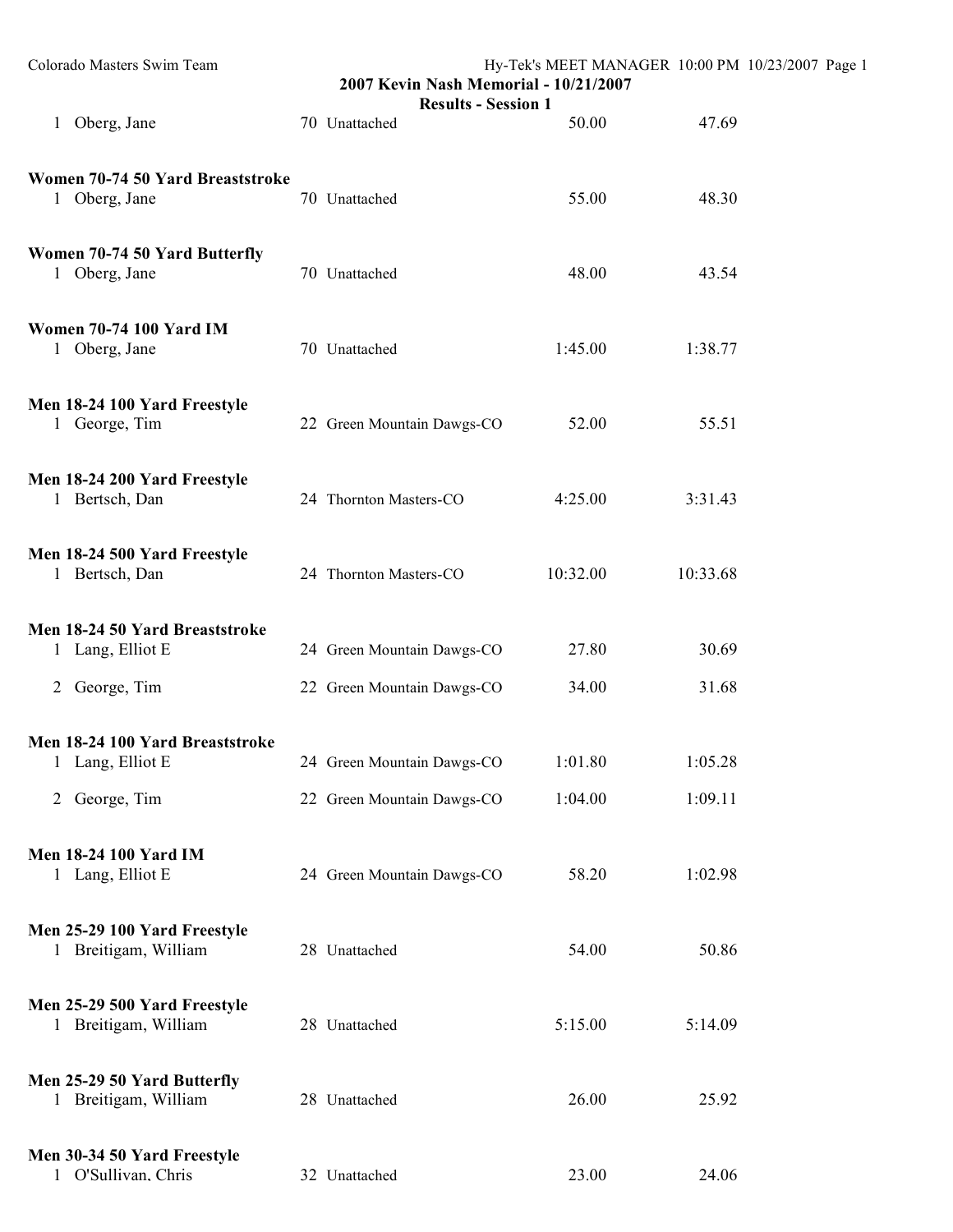|                | Men 30-34 100 Yard Freestyle<br>1 O'Sullivan, Chris   | 32 Unattached                 | 52.00   | 53.38   |
|----------------|-------------------------------------------------------|-------------------------------|---------|---------|
|                | Men 30-34 50 Yard Butterfly<br>1 O'Sullivan, Chris    | 32 Unattached                 | 26.00   | 27.85   |
|                | Men 35-39 50 Yard Freestyle<br>1 Bartleson, Aaron     | 36 Unattached                 | 21.90   | 23.05   |
| $\overline{2}$ | Smith, Schuyler                                       | 39 DU Hilltoppers Masters-CO  | 24.00   | 23.83   |
| 3              | Granger, Brian E                                      | 35 Boulder Aquatic Masters-CO | 30.00   | 24.51   |
| 4              | Shannon, Brian                                        | 39 Thornton Masters-CO        | 25.30   | 26.29   |
|                | Men 35-39 100 Yard Freestyle<br>1 Rosinski, Tom       | 37 Bee Gees-CO                | 54.00   | 53.27   |
| 2              | Smith, Schuyler                                       | 39 DU Hilltoppers Masters-CO  | 55.00   | 53.99   |
|                |                                                       |                               |         |         |
| 3              | Granger, Brian E                                      | 35 Boulder Aquatic Masters-CO | 1:04.00 | 56.77   |
| 4              | Sarche, Jon                                           | 39 Swim Dogs-CO               | NT      | 1:03.34 |
| 1              | Men 35-39 200 Yard Freestyle<br>Sarche, Jon           | 39 Swim Dogs-CO               | NT      | 2:31.28 |
| 1              | Men 35-39 500 Yard Freestyle<br>Smith, Schuyler       | 39 DU Hilltoppers Masters-CO  | 6:45.00 | 6:19.11 |
|                | Men 35-39 50 Yard Backstroke<br>1 Granger, Brian E    | 35 Boulder Aquatic Masters-CO | 35.00   | 30.52   |
| 1              | Men 35-39 50 Yard Breaststroke<br>Bartleson, Aaron    | 36 Unattached                 | 26.90   | 28.72   |
| 2              | Granger, Brian E                                      | 35 Boulder Aquatic Masters-CO | 36.00   | 32.09   |
| 3              | Shannon, Brian                                        | 39 Thornton Masters-CO        | 30.00   | 32.58   |
|                | Men 35-39 100 Yard Breaststroke<br>1 Bartleson, Aaron | 36 Unattached                 | 58.20   | 1:01.99 |
|                | Men 35-39 50 Yard Butterfly<br>Smith, Schuyler        | 39 DU Hilltoppers Masters-CO  | 28.00   | 31.79   |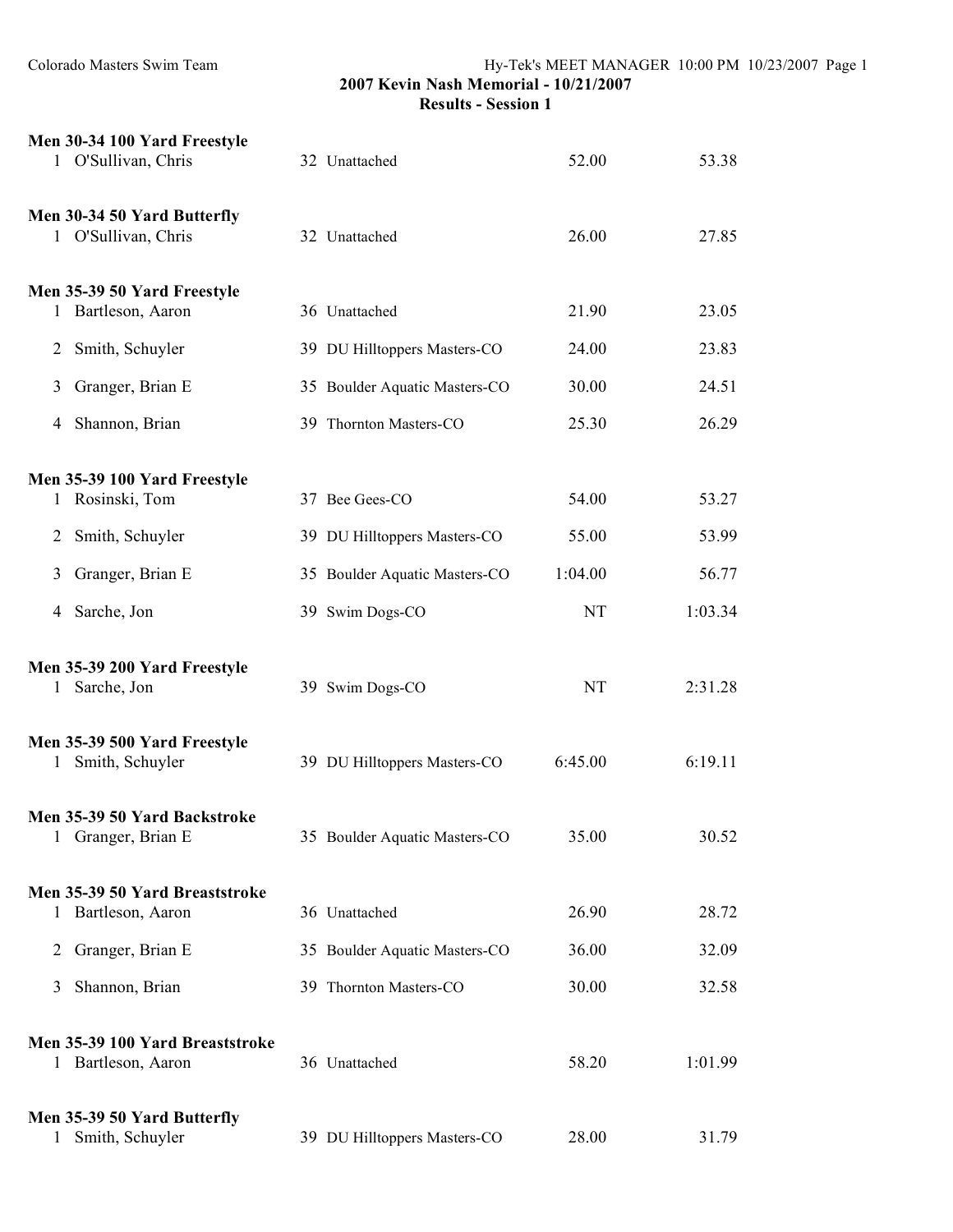|                | Colorado Masters Swim Team                        | 2007 Kevin Nash Memorial - 10/21/2007<br><b>Results - Session 1</b> |         | Hy-Tek's MEET MANAGER 10:00 PM 10/23/2007 Page 1 |
|----------------|---------------------------------------------------|---------------------------------------------------------------------|---------|--------------------------------------------------|
| 1              | Bartleson, Aaron                                  | 36 Unattached                                                       | 53.11   | 57.26                                            |
| 2              | Granger, Brian E                                  | 35 Boulder Aquatic Masters-CO                                       | 1:10.00 | 1:03.91                                          |
| 3              | Rosinski, Tom                                     | 37 Bee Gees-CO                                                      | 1:04.00 | 1:06.30                                          |
| 4              | Shannon, Brian                                    | 39 Thornton Masters-CO                                              | 1:06.00 | 1:07.37                                          |
| 5              | Smith, Schuyler                                   | 39 DU Hilltoppers Masters-CO                                        | 1:10.00 | 1:09.43                                          |
|                | Men 40-44 50 Yard Freestyle<br>1 Amos, Will       | 40 Bee Gees-CO                                                      | 30.00   | 30.69                                            |
|                | Men 40-44 100 Yard Freestyle<br>1 Freeman, Andrew | 43 Boulder Aquatic Masters-CO                                       | 51.50   | 52.81                                            |
| 2              | Stewart, Karl                                     | 41 Loveland Masters-CO                                              | 54.80   | 54.67                                            |
| 3              | Brower, William                                   | 41 Bee Gees-CO                                                      | 1:10.00 | 1:02.94                                          |
| 4              | Hoyt, Brian                                       | 40 Thornton Masters-CO                                              | 1:03.00 | 1:03.25                                          |
| 5              | Fouque, Guillaume                                 | 41 Bee Gees-CO                                                      | 1:00.00 | 1:03.86                                          |
|                | Men 40-44 200 Yard Freestyle<br>1 Freeman, Andrew | 43 Boulder Aquatic Masters-CO                                       | 1:54.00 | 1:55.52                                          |
| 2              | Nuanes, Jack                                      | 44 Unattached                                                       | 2:45.00 | 2:27.00                                          |
| $\perp$        | Men 40-44 500 Yard Freestyle<br>Freeman, Andrew   | 43 Boulder Aquatic Masters-CO                                       | 5:40.00 | 5:29.54                                          |
| 2              | Brower, William                                   | 41 Bee Gees-CO                                                      | 7:00.00 | 6:28.26                                          |
| 3              | Nuanes, Jack                                      | 44 Unattached                                                       | 7:30.00 | 6:34.95                                          |
| $\mathbf{1}$   | Men 40-44 50 Yard Backstroke<br>Stewart, Karl     | 41 Loveland Masters-CO                                              | 27.98   | 28.47                                            |
| $\overline{2}$ | Hoyt, Brian                                       | 40 Thornton Masters-CO                                              | 32.00   | 32.33                                            |
| 3              | Amos, Will                                        | 40 Bee Gees-CO                                                      | 35.00   | 38.35                                            |
| 1              | Men 40-44 100 Yard Backstroke<br>Stewart, Karl    | 41 Loveland Masters-CO                                              | 59.75   | 1:03.12                                          |
| $\overline{2}$ | Hoyt, Brian                                       | 40 Thornton Masters-CO                                              | 1:10.00 | 1:14.04                                          |
|                | Men 40-44 50 Yard Breaststroke<br>1 Amos. Will    | 40 Bee Gees-CO                                                      | 34.00   | 35.11                                            |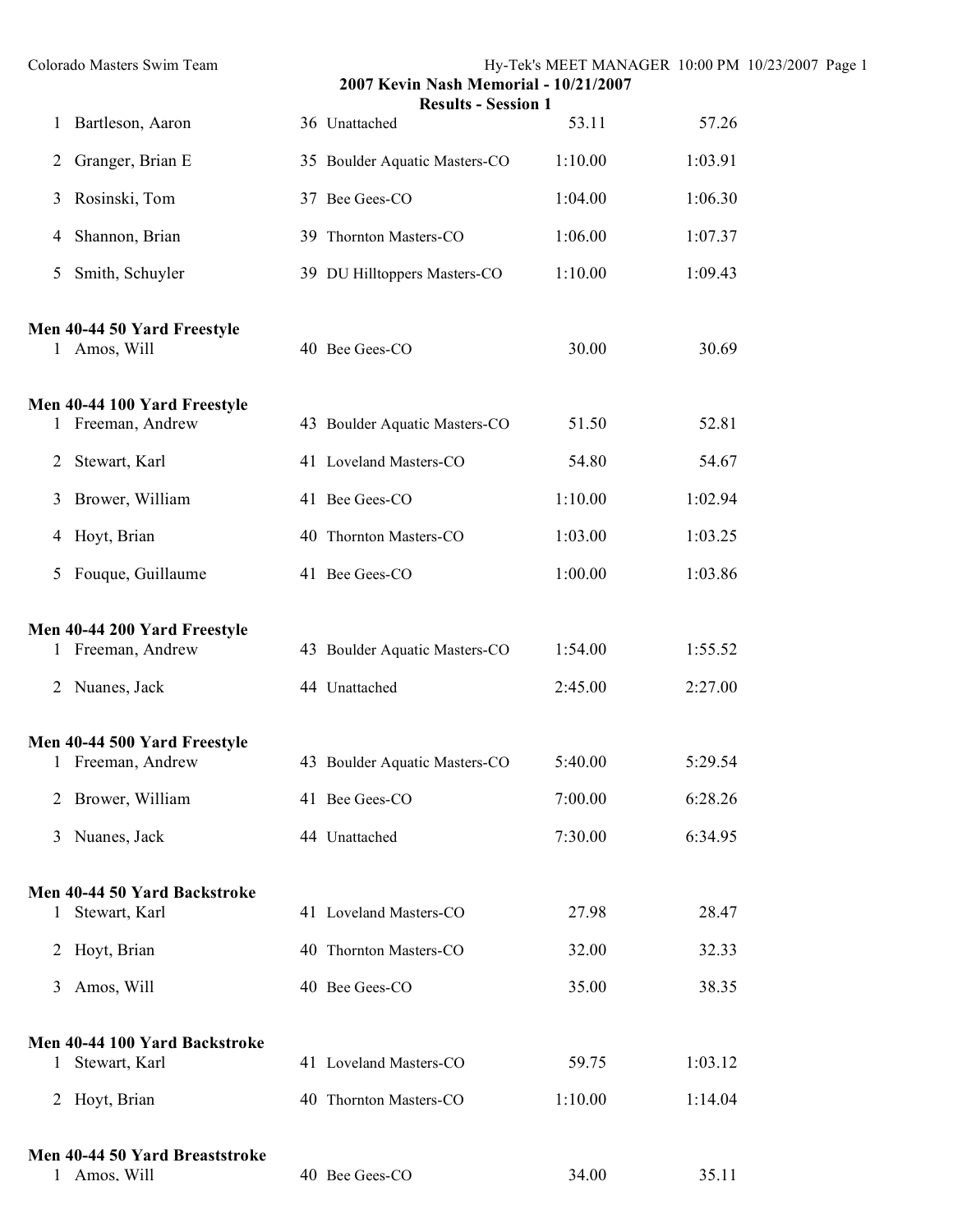|              | Men 40-44 100 Yard Butterfly<br>1 Brower, William | 41 Bee Gees-CO                | <b>NT</b> | 1:28.36  |
|--------------|---------------------------------------------------|-------------------------------|-----------|----------|
|              | Men 45-49 50 Yard Freestyle                       |                               | 25.00     | 24.83    |
|              | Johnston, Mark                                    | 46 Inverness-CO               |           |          |
| 2            | Magouirk, Jeff                                    | 46 Bee Gees-CO                | 29.50     | 28.18    |
| 3            | Estle, Steve                                      | 48 Unattached                 | 1:15.00   | 29.72    |
| 4            | Ramirez, Al                                       | 45 Bee Gees-CO                | 28.92     | 29.75    |
| 5            | Reetz, Eric                                       | 47 Bee Gees-CO                | 32.00     | 33.64    |
| 6            | Cattles, Steve                                    | 48 Bee Gees-CO                | 42.00     | 41.18    |
|              | Men 45-49 100 Yard Freestyle                      |                               |           |          |
| 1            | Johnston, Mark                                    | 46 Inverness-CO               | 55.00     | 56.31    |
| 2            | Magouirk, Jeff                                    | 46 Bee Gees-CO                | 1:00.00   | 1:00.35  |
| 3            | Ramirez, Al                                       | 45 Bee Gees-CO                | 1:04.73   | 1:07.69  |
|              | 4 Lowe, Todd                                      | 45 Bee Gees-CO                | 1:12.00   | 1:11.88  |
| 5            | Kelly, John                                       | 46 Bee Gees-CO                | 1:16.00   | 1:13.18  |
| 6            | Cattles, Steve                                    | 48 Bee Gees-CO                | 1:30.00   | 1:35.69  |
|              | <b>Men 45-49 200 Yard</b><br>1 O'Keefe, John      | 46 Bee Gees-CO                | 3:11.00   | 3:20.49  |
| 1            | Men 45-49 200 Yard Freestyle<br>Scott, Greg       | 47 Highlands Ranch Masters-CO | NT        | 2:01.68  |
| 2            | Magouirk, Jeff                                    | 46 Bee Gees-CO                | 2:12.00   | 2:15.77  |
| 3            | O'Keefe, John                                     | 46 Bee Gees-CO                | 2:32.00   | 2:33.77  |
| 4            | Cattles, Steve                                    | 48 Bee Gees-CO                | 3:15.00   | 3:49.35  |
|              | Men 45-49 500 Yard Freestyle                      |                               |           |          |
| 1            | Magouirk, Jeff                                    | 46 Bee Gees-CO                | 5:58.00   | 5:52.38  |
| 2            | Humphrey, Steve                                   | 48 Bee Gees-CO                | 6:30.00   | 6:10.69  |
|              | Men 45-49 1000 Yard Freestyle                     |                               |           |          |
| $\mathbf{1}$ | Magouirk, Jeff                                    | 46 Bee Gees-CO                | 12:15.00  | 12:14.04 |
| 2            | Humphrev. Steve                                   | 48 Bee Gees-CO                | 14:00.00  | 12:53.12 |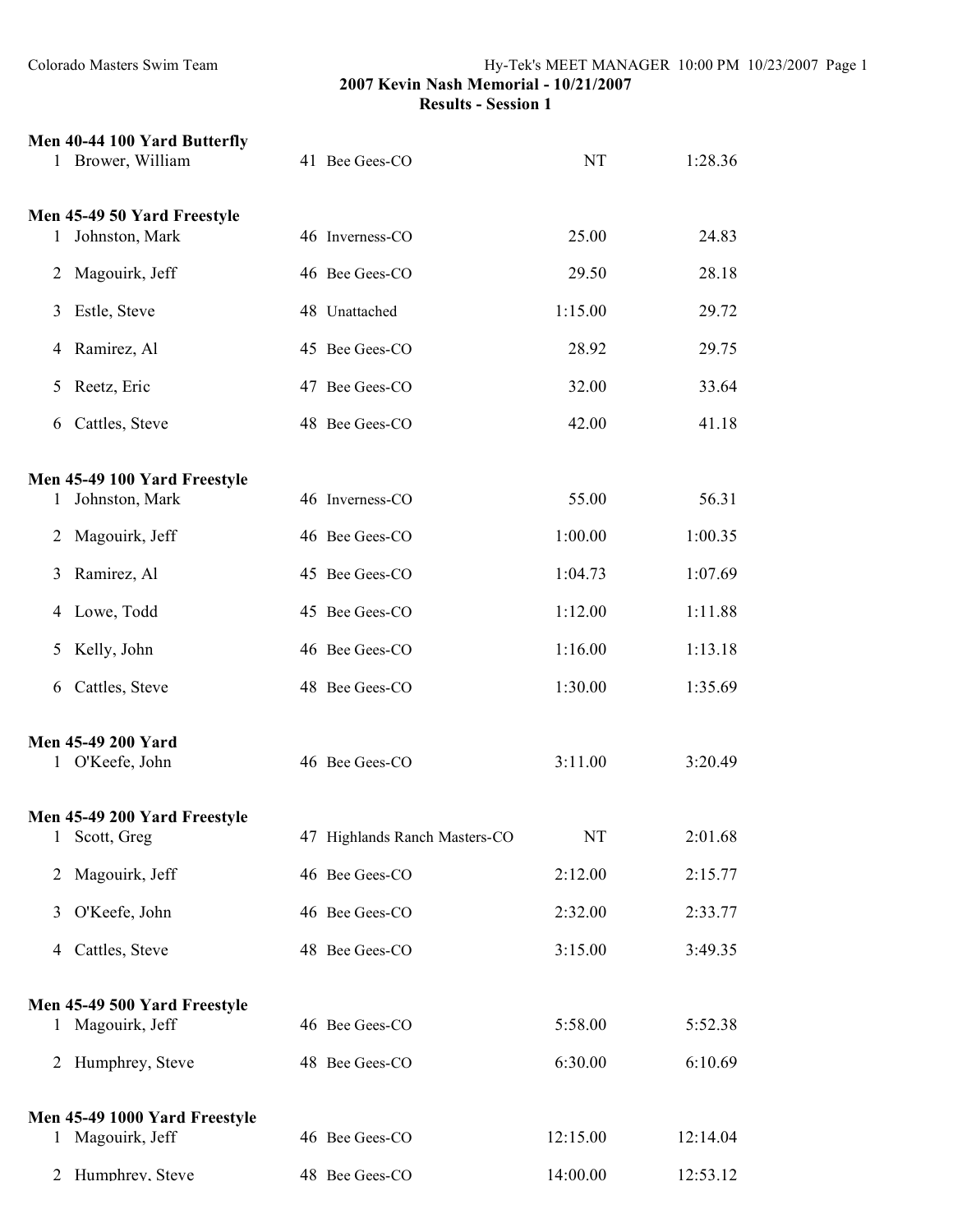| 1            | Men 45-49 50 Yard Backstroke<br>Estle, Steve | 48 Unattached   | 1:20.00   | 38.80   |
|--------------|----------------------------------------------|-----------------|-----------|---------|
|              |                                              |                 |           |         |
|              | 2 Kelly, John                                | 46 Bee Gees-CO  | 39.00     | 39.35   |
|              | Men 45-49 100 Yard Backstroke                |                 |           |         |
|              | 1 Kelly, John                                | 46 Bee Gees-CO  | 1:28.00   | 1:26.22 |
|              | Men 45-49 50 Yard Breaststroke               |                 |           |         |
| 1            | Humphrey, Steve                              | 48 Bee Gees-CO  | <b>NT</b> | 34.44   |
|              | 2 O'Keefe, John                              | 46 Bee Gees-CO  | 35.80     | 36.50   |
| 3            | Estle, Steve                                 | 48 Unattached   | 40.00     | 38.76   |
|              | 4 Ramirez, Al                                | 45 Bee Gees-CO  | 37.89     | 40.75   |
|              | 5 Kelly, John                                | 46 Bee Gees-CO  | 42.00     | 45.13   |
|              | Men 45-49 100 Yard Breaststroke              |                 |           |         |
|              | 1 O'Keefe, John                              | 46 Bee Gees-CO  | 1:19.00   | 1:24.29 |
|              | 2 Estle, Steve                               | 48 Unattached   | 1:20.00   | 1:28.96 |
|              | Men 45-49 50 Yard Butterfly                  |                 |           |         |
|              | 1 Lowe, Todd                                 | 45 Bee Gees-CO  | 37.50     | 36.35   |
|              | Men 45-49 100 Yard Butterfly                 |                 |           |         |
| $\mathbf{1}$ | Johnston, Mark                               | 46 Inverness-CO | 1:03.00   | 1:01.91 |
|              | Men 45-49 100 Yard IM                        |                 |           |         |
|              | 1 O'Keefe, John                              | 46 Bee Gees-CO  | 1:19.00   | 1:20.49 |
|              | 2 Kelly, John                                | 46 Bee Gees-CO  | 1:30.00   | 1:24.78 |
|              | Men 50-54 50 Yard Freestyle                  |                 |           |         |
|              | 1 Hess, Richard                              | 52 Bee Gees-CO  | 23.50     | 24.53   |
| 2            | McElhinney, Tom                              | 54 Bee Gees-CO  | 28.00     | 29.28   |
|              | 3 Lee, Wayne                                 | 53 Squid-CO     | 30.00     | 32.66   |
|              | Men 50-54 100 Yard Freestyle                 |                 |           |         |
|              | 1 Nolte, Chris                               | 50 Inverness-CO | 58.90     | 56.71   |
|              | 2 Lee, Wayne                                 | 53 Squid-CO     | 1:39.00   | 1:13.34 |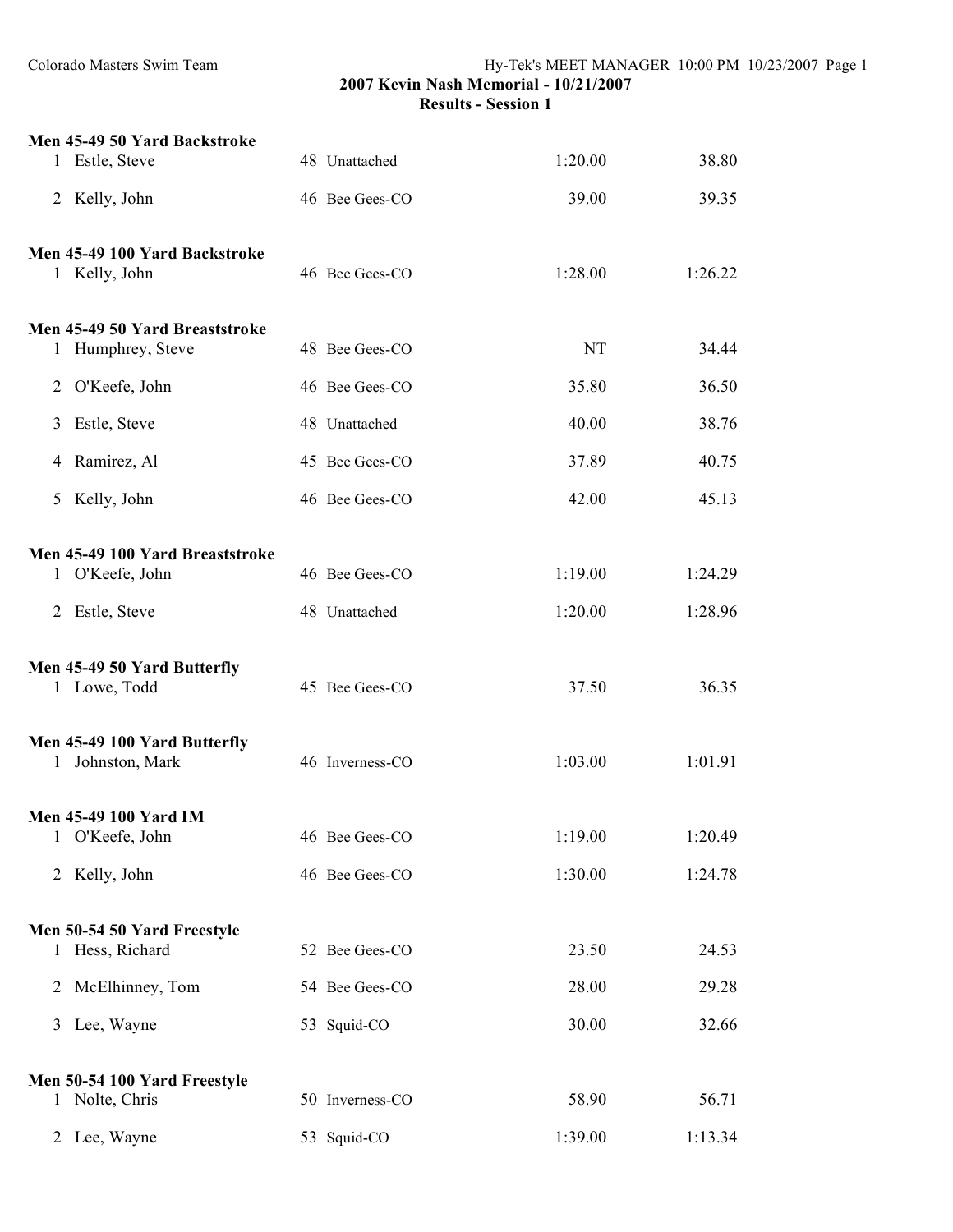| Colorado Masters Swim Team                        | 2007 Kevin Nash Memorial - 10/21/2007       |          |          | Hy-Tek's MEET MANAGER 10:00 PM 10/23/2007 Page 1 |
|---------------------------------------------------|---------------------------------------------|----------|----------|--------------------------------------------------|
| 1 Alvarado, Ray                                   | <b>Results - Session 1</b><br>50 Unattached | 2:50.00  | 2:37.05  |                                                  |
|                                                   |                                             |          |          |                                                  |
| 2 Louie, Jamie                                    | 50 Colorado Springs Swim Team-CO 2:32.80    |          | 2:39.83  |                                                  |
| Men 50-54 200 Yard                                |                                             |          |          |                                                  |
| 1 Nolte, Chris                                    | 50 Inverness-CO                             | 2:10.00  | 2:09.48  |                                                  |
| 2 Anderson, Kurt                                  | 50 Thornton Masters-CO                      | 4:05.00  | 3:51.75  |                                                  |
|                                                   |                                             |          |          |                                                  |
| Men 50-54 500 Yard Freestyle<br>1 Nolte, Chris    | 50 Inverness-CO                             | 5:50.00  | 5:48.71  |                                                  |
| Heins, Don<br>2                                   | 52 Bee Gees-CO                              | 9:45.00  | 9:45.07  |                                                  |
| Anderson, Kurt<br>3                               | 50 Thornton Masters-CO                      | 10:04.00 | 10:34.68 |                                                  |
|                                                   |                                             |          |          |                                                  |
| Men 50-54 1000 Yard Freestyle                     |                                             |          |          |                                                  |
| 1 Heins, Don                                      | 52 Bee Gees-CO                              | 20:00.00 | 21:37.11 |                                                  |
| Men 50-54 50 Yard Backstroke                      |                                             |          |          |                                                  |
| 1 Lee, Wayne                                      | 53 Squid-CO                                 | 39.00    | 39.94    |                                                  |
| Men 50-54 100 Yard Backstroke                     |                                             |          |          |                                                  |
| 1 Lee, Wayne                                      | 53 Squid-CO                                 | 1:39.00  | 1:29.09  |                                                  |
| Men 50-54 50 Yard Breaststroke                    |                                             |          |          |                                                  |
| 1 Hess, Richard                                   | 52 Bee Gees-CO                              | 32.90    | 33.75    |                                                  |
| $\overline{2}$<br>Lee, Wayne                      | 53 Squid-CO                                 | 42.00    | 41.75    |                                                  |
|                                                   |                                             |          |          |                                                  |
| Men 50-54 100 Yard Breaststroke<br>1 Louie, Jamie | 50 Colorado Springs Swim Team-CO 1:10.50    |          | 1:13.07  |                                                  |
| McElhinney, Tom<br>$\overline{2}$                 | 54 Bee Gees-CO                              | 1:25.00  | 1:23.14  |                                                  |
| Alvarado, Ray<br>3                                | 50 Unattached                               | 1:25.00  | 1:24.52  |                                                  |
|                                                   |                                             |          |          |                                                  |
| Men 50-54 50 Yard Butterfly<br>1 Hess, Richard    | 52 Bee Gees-CO                              | 26.10    | 26.84    |                                                  |
|                                                   |                                             |          |          |                                                  |
| Men 50-54 100 Yard Butterfly                      |                                             |          |          |                                                  |
| 1 Nolte, Chris                                    | 50 Inverness-CO                             | 1:05.50  | 1:06.93  |                                                  |
| McElhinney, Tom<br>2                              | 54 Bee Gees-CO                              | 1:15.00  | 1:24.82  |                                                  |
| 3 Heins, Don                                      | 52 Bee Gees-CO                              | 1:35.00  | 1:34.68  |                                                  |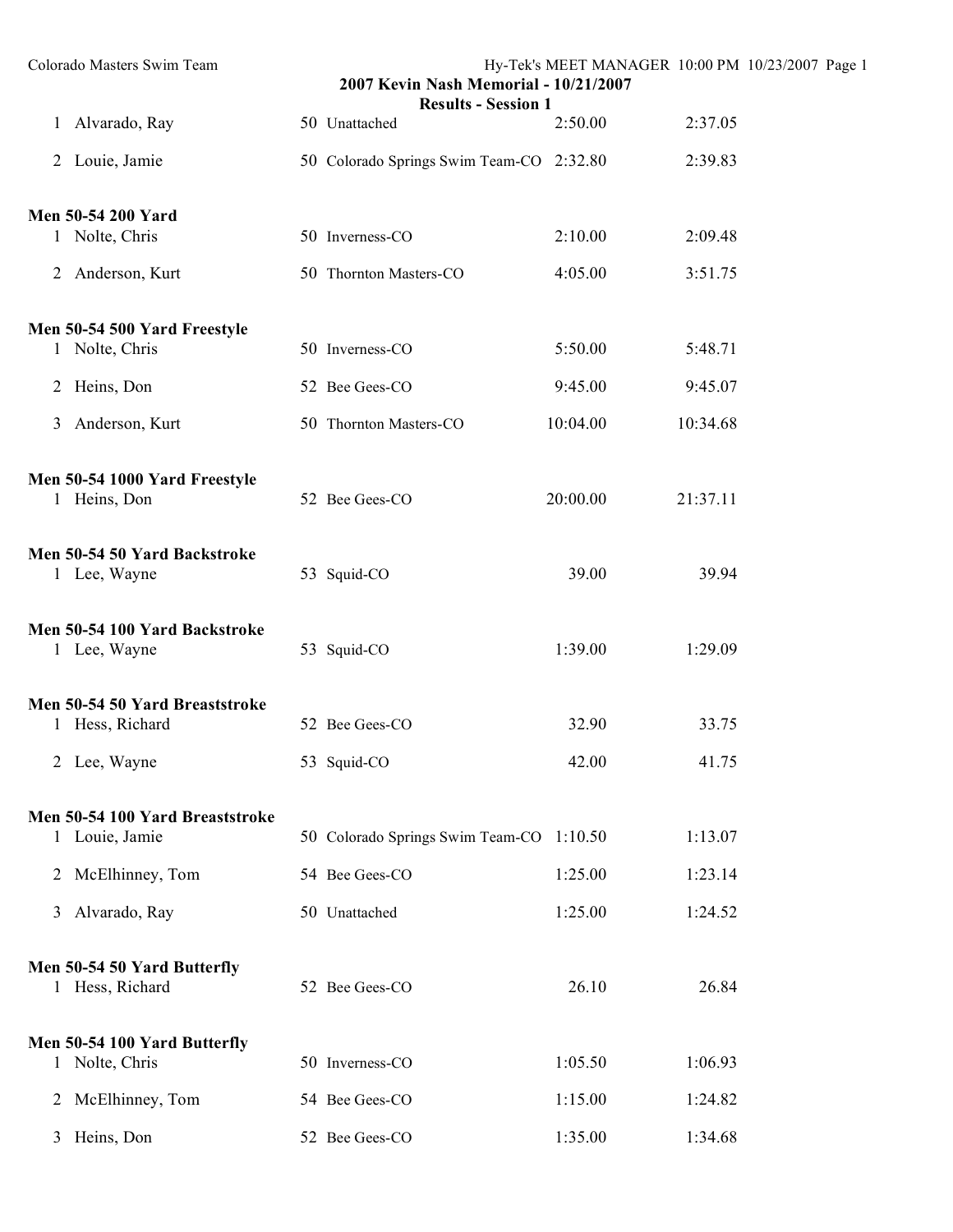| Colorado Masters Swim Team                                   | 2007 Kevin Nash Memorial - 10/21/2007<br><b>Results - Session 1</b> |         | Hy-Tek's MEET MANAGER 10:00 PM 10/23/2007 Page 1 |  |
|--------------------------------------------------------------|---------------------------------------------------------------------|---------|--------------------------------------------------|--|
| 1 Hess, Richard                                              | 52 Bee Gees-CO                                                      | 1:01.00 | 1:04.26                                          |  |
| 2 Alvarado, Ray                                              | 50 Unattached                                                       | 1:20.00 | 1:16.22                                          |  |
| Men 55-59 50 Yard Freestyle<br>1 Fischer, Chuck              | 55 DU Hilltoppers Masters-CO                                        | 26.50   | 26.67                                            |  |
| Men 55-59 100 Yard Freestyle<br>1 Fischer, Chuck             | 55 DU Hilltoppers Masters-CO                                        | 59.00   | 1:00.43                                          |  |
| Men 55-59 200 Yard Freestyle<br>1 Myers, Dean                | 57 Colorado Springs Swim Team-CO 2:40.00                            |         | 2:01.34                                          |  |
| Men 55-59 50 Yard Backstroke<br>1 Fischer, Chuck             | 55 DU Hilltoppers Masters-CO                                        | 30.80   | 31.74                                            |  |
| 2 Basanez, Craig                                             | 57 Unattached                                                       | 45.08   | 45.23                                            |  |
| Men 55-59 100 Yard Backstroke<br>1 Myers, Dean               | 57 Colorado Springs Swim Team-CO 1:30.00                            |         | 1:30.64                                          |  |
| 2 Basanez, Craig                                             | 57 Unattached                                                       | 1:36.92 | 1:40.34                                          |  |
| Men 55-59 50 Yard Breaststroke<br>1 Fischer, Chuck           | 55 DU Hilltoppers Masters-CO                                        | 34.00   | 34.74                                            |  |
| Men 55-59 100 Yard Breaststroke<br>Myers, Dean               | 57 Colorado Springs Swim Team-CO 1:40.00                            |         | 1:38.89                                          |  |
| Men 55-59 50 Yard Butterfly<br>1 Myers, Dean                 | 57 Colorado Springs Swim Team-CO                                    | 40.00   | 40.03                                            |  |
| <b>Men 55-59 100 Yard IM</b><br>1 Myers, Dean                | 57 Colorado Springs Swim Team-CO 1:40.00                            |         | 1:29.22                                          |  |
| Men 60-64 50 Yard Freestyle<br>Abrahams, Richard<br>1        | 62 Unattached                                                       | 24.00   | 24.16                                            |  |
| 2 McDanal, Steve                                             | 64 Jeffco Aquatic Masters-CO                                        | 45.00   | 37.70                                            |  |
| Men 60-64 100 Yard Freestyle<br>1 Abrahams, Richard          | 62 Unattached                                                       | 55.00   | 55.58                                            |  |
| Men 60-64 500 Yard Freestyle<br>Carnev. Kent<br>$\mathbf{1}$ | 60 Evergreen Masters-CO                                             | 6:30.00 | 6:37.16                                          |  |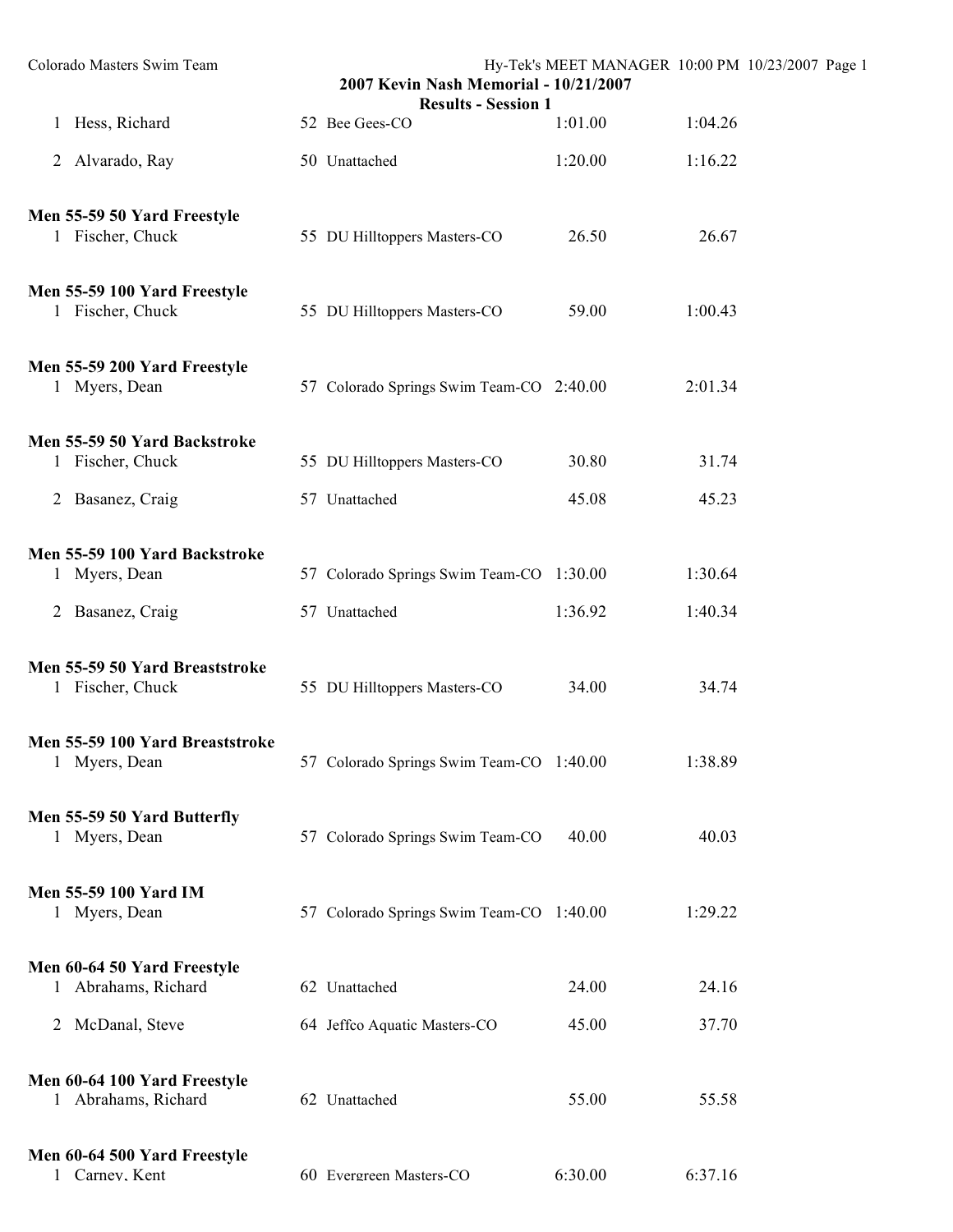| Men 60-64 1000 Yard Freestyle<br>1 Carney, Kent     | 60 Evergreen Masters-CO         | 13:15.00 | 13:45.26 |
|-----------------------------------------------------|---------------------------------|----------|----------|
| Men 60-64 50 Yard Backstroke<br>1 McDanal, Steve    | 64 Jeffco Aquatic Masters-CO    | 1:00.00  | 51.86    |
| Men 60-64 100 Yard Backstroke<br>1 Tobin, John      | 64 Unattached                   | 1:29.00  | 1:30.10  |
| Men 60-64 50 Yard Breaststroke<br>1 McDanal, Steve  | 64 Jeffco Aquatic Masters-CO    | 48.00    | 47.66    |
| Men 60-64 50 Yard Butterfly<br>1 McDanal, Steve     | 64 Jeffco Aquatic Masters-CO    | 1:00.00  | 51.50    |
| Men 60-64 100 Yard Butterfly<br>1 Abrahams, Richard | 62 Unattached                   | 1:02.00  | 1:01.80  |
| <b>Men 60-64 100 Yard IM</b><br>1 Carney, Kent      | 60 Evergreen Masters-CO         | 1:15.00  | 1:16.81  |
| Men 65-69 50 Yard Freestyle<br>1 Burgess, Thom      | 65 Colorado Masters Swimming-CO | 30.00    | 30.09    |
| Men 65-69 500 Yard Freestyle<br>1 Dyck, Mel         | 66 Ford Aquatics-AZ             | 8:00.00  | 9:33.29  |
| Men 65-69 50 Yard Backstroke<br>Dyck, Mel           | 66 Ford Aquatics-AZ             | 45.00    | 42.48    |
| Men 65-69 100 Yard Backstroke<br>1 Dyck, Mel        | 66 Ford Aquatics-AZ             | 1:35.00  | 1:37.43  |
| Men 65-69 50 Yard Breaststroke<br>1 Burgess, Thom   | 65 Colorado Masters Swimming-CO | 38.00    | 37.69    |
| 2 Dyck, Mel                                         | 66 Ford Aquatics-AZ             | 38.00    | 37.82    |
| Men 65-69 100 Yard Breaststroke<br>Burgess, Thom    | 65 Colorado Masters Swimming-CO | 1:28.00  | 1:25.13  |
| <b>Men 65-69 100 Yard IM</b><br>Burgess. Thom       | 65 Colorado Masters Swimming-CO | 1:35.00  | 1:26.71  |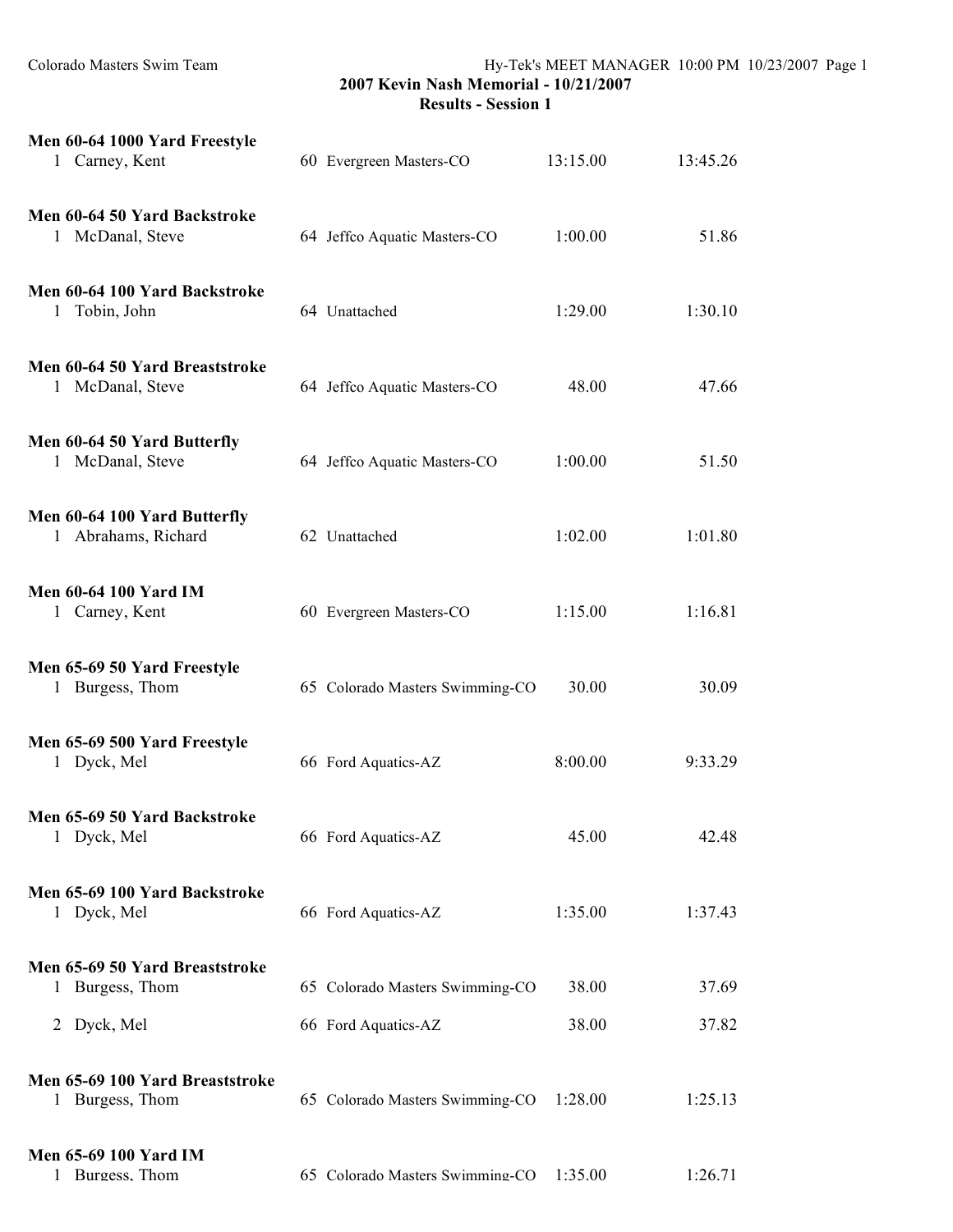|   | Men 70-74 50 Yard Freestyle<br>1 Plummer, Mark           | 71 Inverness-CO              | 36.50                          | 38.62                             |
|---|----------------------------------------------------------|------------------------------|--------------------------------|-----------------------------------|
|   | 2 Patton, Bob                                            | 73 Denver Athletic Club-CO   | 38.00                          | 41.23                             |
|   | Men 70-74 100 Yard Freestyle<br>1 Plummer, Mark          | 71 Inverness-CO              | 1:20.30                        | 1:21.43                           |
|   | Men 70-74 200 Yard Freestyle<br>1 Plummer, Mark          | 71 Inverness-CO              | 3:01.50                        | 3:05.97                           |
|   | Men 70-74 50 Yard Breaststroke<br>1 Plummer, Mark        | 71 Inverness-CO              | 49.75                          | 52.09                             |
|   | --- Patton, Bob                                          | 73 Denver Athletic Club-CO   | 39.50                          | DQ                                |
|   | Men 70-74 100 Yard Breaststroke<br>1 Patton, Bob         | 73 Denver Athletic Club-CO   | 1:28.00                        | 1:30.02                           |
|   | Men 75-79 200 Yard<br>1 Hoppe, Frederick                 | 79 Foothills Masters-CO      | 3:52.00                        | 3:53.19                           |
|   | Men 75-79 50 Yard Butterfly<br>1 Hoppe, Frederick        | 79 Foothills Masters-CO      | 46.00                          | 44.41                             |
|   | Mixed 18+200 Yard Freestyle Relay<br>Thornton Masters-CO | B                            | <b>NT</b>                      | 1:53.40                           |
|   | 1) Hoyt, Brian M40<br>2 Bee Gees-CO                      | 2) Shannon, Brian M39<br>A   | <b>NT</b>                      | 1:59.19                           |
| 3 | 1) Early, Becky W34<br>Thornton Masters-CO               | 2) Magistro, Jeanel W32<br>E | 3) Hess, Richard M52<br>NT     | 4) McElhinney, Tom M54<br>2:06.25 |
| 4 | 1) Miller, Hayley W29<br>Bee Gees-CO                     | 2) Barker, Heather W34<br>B  | 3) Litchkowski, Noel W27<br>NT | 4) Marscher, Marie W29<br>2:06.29 |
| 5 | 1) Amos, Will M40<br>Bee Gees-CO                         | 2) Ramirez, Al M45<br>C      | 3) Sortwell, Andrea W48<br>NT  | 4) O'Keefe, John M46<br>2:06.33   |
| 6 | 1) McKinsey, Judy W42<br>Thornton Masters-CO             | 2) Magouirk, Jeff M46<br>C   | 3) Heins, Don M52<br>NT        | 4) Reetz, Eric M47<br>2:08.05     |
| 7 | 1) Champlin, Stacie W30<br>Bee Gees-CO                   | 2) Bacon, Kim W34<br>D       | 3) Sauls, Catherine W43<br>NT  | 4) Drozda, Cathy W48<br>2:14.72   |
| 8 | 1) Humphrey, Steve M48<br>Thornton Masters-CO            | 2) Kelly, John M46<br>F      | 3) McDonnel, Kristi W48<br>NT  | 4) Cattles, Steve M48<br>2:28.18  |